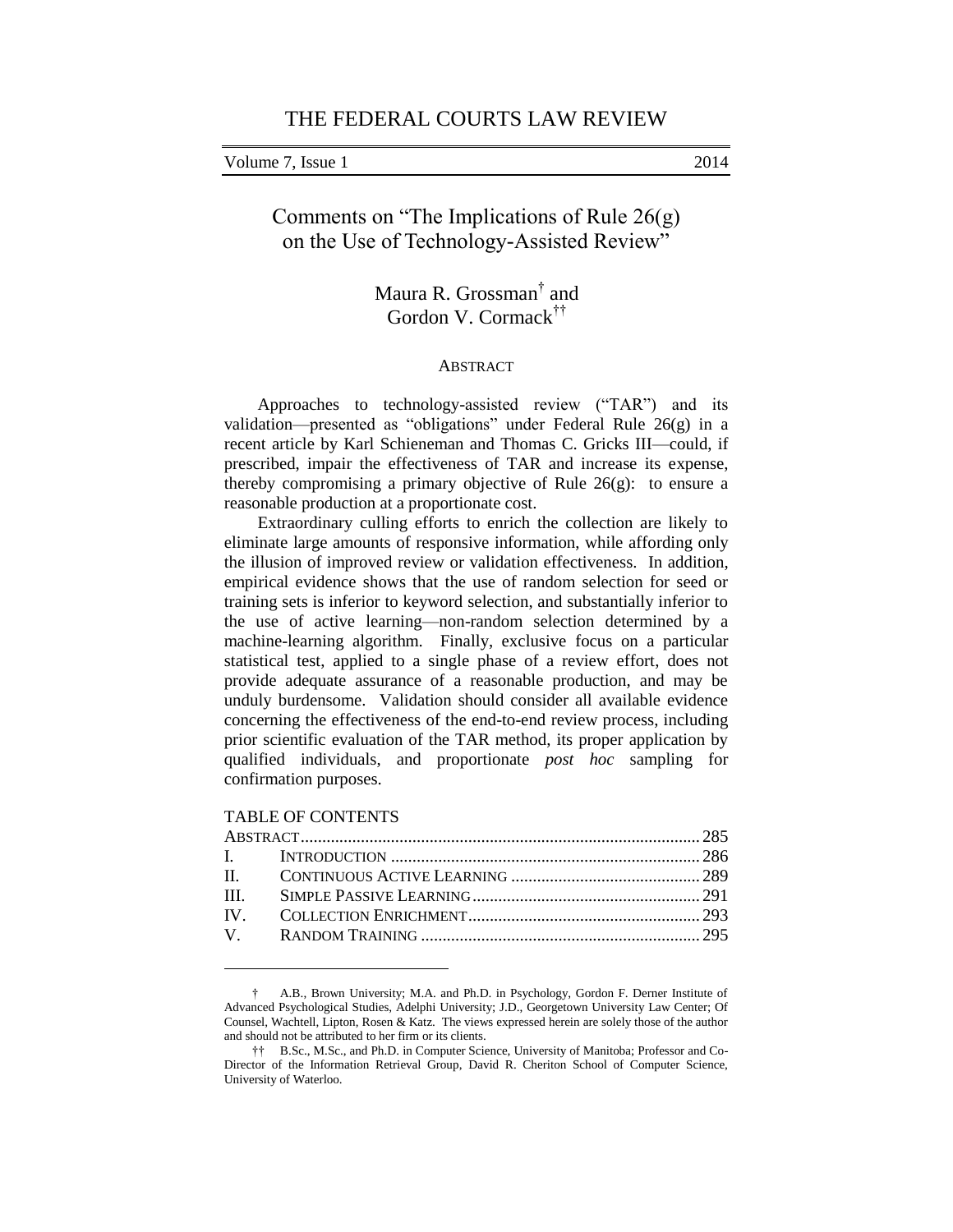|             | VI. VALIDATION OF TAR OR VALIDATION OF THE END-TO-END |  |
|-------------|-------------------------------------------------------|--|
|             |                                                       |  |
|             |                                                       |  |
|             |                                                       |  |
|             |                                                       |  |
|             |                                                       |  |
| <b>VIII</b> | A WAY FORWARD: COMBINING PRIOR AND POST HOC           |  |
|             |                                                       |  |
|             |                                                       |  |
|             |                                                       |  |

### I. INTRODUCTION

In a recent Federal Courts Law Review article titled "The Implications of Rule  $26(g)$  on the Use of Technology-Assisted Review," Karl Schieneman and Thomas C. Gricks III address important issues surrounding the use of technology-assisted review ("TAR") in electronic discovery. Schieneman and Gricks assert that Federal Rule of Civil Procedure  $26(g)$  ("Rule  $26(g)$ ") imposes "unique obligations"<sup>2</sup> on responding parties that use TAR to produce documents in response to discovery requests. These obligations include:

- 1. Exercising "greater care in the collection of ESI" to "optimize and manage the richness of the database," by narrowing or culling the document collection "in order to [maximize] the fraction of relevant documents processed into the tool"; $3$  and
- 2. Training the TAR system using a random "seed" or "training" set, as opposed to one relying on judgmental sampling, which "may not be representative of the entire population of electronic documents within a given collection."<sup>4</sup>

Schieneman and Gricks' assertion appears to be driven by their premise that the "goal of technology-assisted review is to achieve an acceptable level of recall and precision, in light of proportionality considerations, based on a statistical quality control analysis."<sup>5</sup> They

<sup>1.</sup> Karl Schieneman & Thomas C. Gricks III, *The Implications of Rule 26(g) on the Use of Technology-Assisted Review*, 7 FED. CTS. L. REV. 239 (2013), *available at* [http://www.fclr.org/fclr/](http://www.fclr.org/fclr/articles/html/2010/Gricks.pdf) [articles/html/2010/Gricks.pdf](http://www.fclr.org/fclr/articles/html/2010/Gricks.pdf) (hereinafter "Schieneman & Gricks").

<sup>2.</sup> *Id.* at 240.

<sup>3.</sup> *Id.* at 249, 251–52. "ESI" refers to "Electronically Stored Information." Maura R. Grossman & Gordon V. Cormack, *The Grossman-Cormack Glossary of Technology-Assisted Review with Foreword by John M. Facciola, U.S. Magistrate Judge*, 7 Fed. Cts. L. Rev. 1 (2013), at 15, 16, *available at* <http://www.fclr.org/fclr/articles/html/2010/grossman.pdf> (hereinafter "*TAR Glossary*").

<sup>4.</sup> Schieneman & Gricks, *supra* note 1, at 260.

<sup>5.</sup> *Id.* at 269. "Recall" is defined as "The fraction of Relevant Documents that are identified as Relevant by a search or review effort." *TAR Glossary*, *supra* note 3, at 27. "Precision" is defined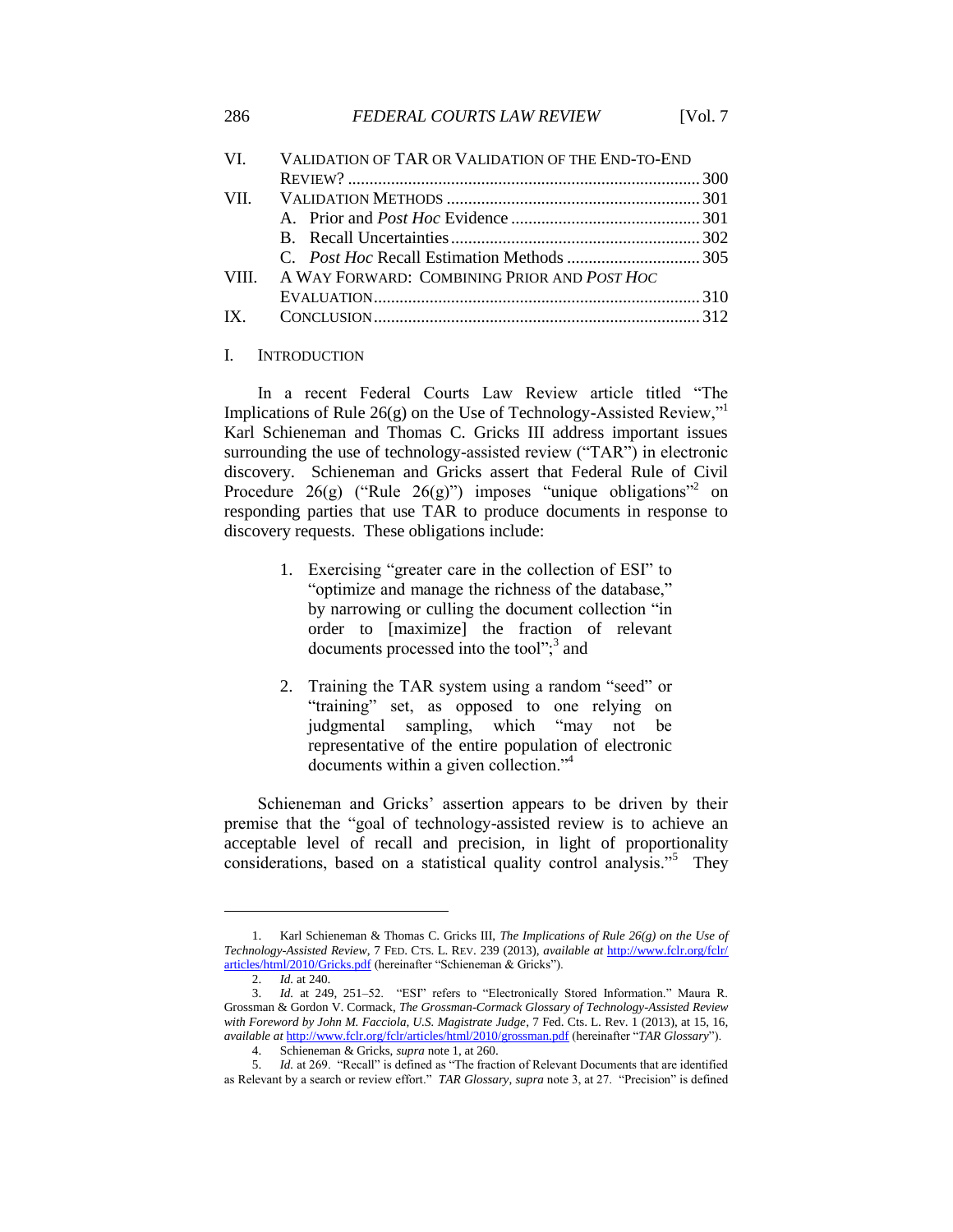state that, to demonstrate "reasonable inquiry" under Rule  $26(g)$ , it is necessary to conduct random sampling sufficient to estimate recall and precision with a margin of error of at most  $\pm 5\%$ , and a confidence level of at least 95%.<sup>6</sup>

We submit that the goal of technology-assisted review, or any other review, $\frac{7}{1}$  is to identify for production as much responsive information as reasonably possible, at a proportionate cost. While statistics such as recall and precision are *measures* of success in achieving that goal, they are not the goal in itself. Indeed, when statistical outcomes become goals, they are subject to Goodhart's Law: "When a measure becomes a target, it ceases to be a good measure."<sup>8</sup> Schieneman and Gricks' asserted obligations would have the statistical tail wagging the bestpractices dog; that is, they would have the TAR process dictated by sampling practices rather than by what would achieve the best possible review.

We are concerned that Schieneman and Gricks' prescriptions may offer false assurance that by rote adherence to a particular formulaic approach, a responding party can meet the "reasonable inquiry" requirement of Rule 26(g). Adoption of their prescriptions could also invite a requesting party to demand evidence of adherence "at every step of the process,"<sup>9</sup> leading to discovery about discovery and successive motions practice. Moreover, in many circumstances, rigid adherence to Schieneman and Gricks' proposals would incur disproportionate burden and cost, while compromising the effectiveness of—or even precluding—perfectly reasonable approaches to TAR and to validation.

Schieneman and Gricks appear to presuppose a particular approach to TAR, which we refer to here as "Simple Passive Learning" or "SPL," and further, to conflate this approach with a particular approach to validation. But there is no single approach to TAR or to validation, nor any necessity that TAR and validation employ a common approach.

We use, as an example of a TAR method that does not fit Schieneman and Gricks' assumptions, the method employed by Gordon V. Cormack and Mona Mojdeh in the course of their participation in the

<sup>(</sup>footnote continued)

as "The fraction of Documents identified as Relevant by a search or review effort that are in fact Relevant." *Id.* at 25.

<sup>6.</sup> Schieneman & Gricks, *supra* note 1, at 270 ("Regardless of the specific measure being evaluated, utilizing a sample having a confidence level of either 95% or 99%, and a nominal confidence interval of between  $\pm 2\%$  and  $\pm 5\%$  will satisfy the reasonable inquiry requirements of Rule 26(g).").

<sup>7.</sup> While we focus our comments on TAR, we dispute the logic by which Schieneman and Gricks conclude that the purpose, conduct, or validation of TAR methods differs from that of traditional review methods so as to incur "unique obligations."

<sup>8.</sup> Marilyn Strathern, *'Improving Ratings': Audit in the British University System*, 5 EUR. REV. 305, 308 (1997), *available at* [http://journals.cambridge.org/article\\_S1062798700002660.](http://journals.cambridge.org/article_S1062798700002660)

<sup>9.</sup> Schieneman & Gricks, *supra* note 1, at 248 ("[A]dherence to the principles of Rule 26(g) is critical at every step of the process when technology-assisted review is used. . . ." *See also id.* at 247 ("Ultimately, whether counsel has adequately discharged applicable Rule 26(g) obligations will typically be 'a fact intensive inquiry that requires evaluation of the procedures the producing party adopted during discovery. . . .'" (footnote omitted)).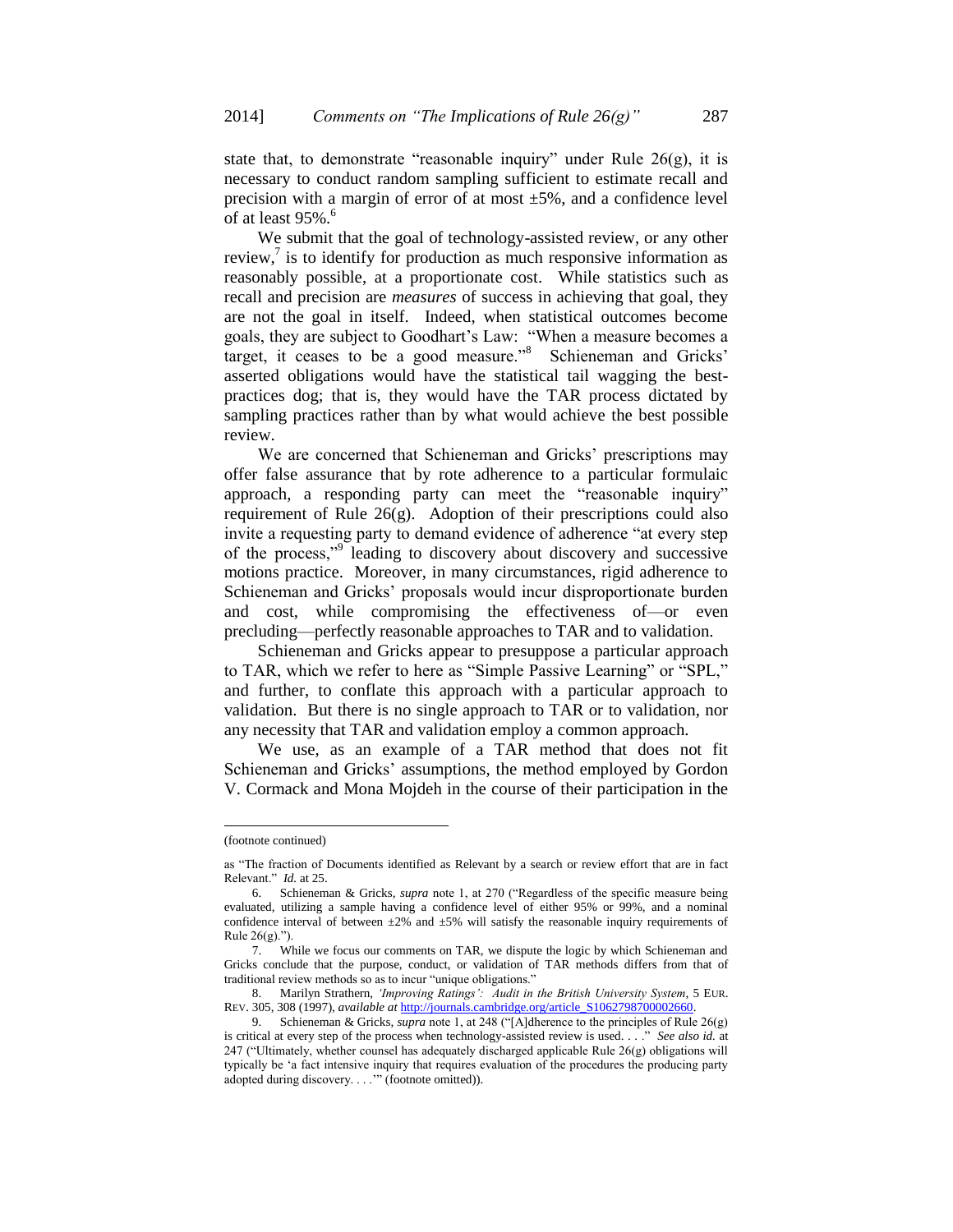TREC 2009 Legal Track, $^{10}$  and subsequently employed by the authors in fifty civil and regulatory matters. We refer to this method as "Continuous Active Learning" or "CAL."

We argue that the use of TAR—whether employing SPL or CAL does not occasion the use of extraordinary efforts to "optimize and manage [] richness," and that such efforts may compromise not only the quality and cost effectiveness of the review, but also the accuracy and cost effectiveness of validation. We also argue that the use of TAR does not require the use of random seed or training sets, and that the removal of judgmental and other non-random input may impair the quality and increase the cost of the review. Finally, we argue that the proposed validation method—setting a recall target during "stabilization" and sampling the "review set" to ensure that the target is met<sup>11</sup>—incorrectly focuses on an intermediate phase of the end-to-end review process—a phase that may be a necessary part of SPL, but is absent from CAL. Validation, we argue, is best achieved by considering the end-to-end effectiveness of the review, and evaluating the totality of the evidence derived from multiple sources, not by considering only a single target measure applied to a particular phase of the review process.

We illustrate our arguments by considering the application of alternative TAR and validation approaches within the context of a hypothetical matter:

> The responding party has employed customary practices to identify custodians and ESI sources that may contain responsive information. After de-NISTing,<sup>12</sup> deduplication, and date restriction, one million documents that meet the criteria have been imported into a review tool. Unbeknownst to the responding party, the collection contains ten thousand responsive documents. The goal of the review is to find as many of these responsive documents as possible, at a proportionate cost, while ensuring through reasonable inquiry that this goal has been met.

<sup>10.</sup> Gordon V. Cormack & Mona Mojdeh, *Machine Learning for Information Retrieval: TREC 2009 Web, Relevance Feedback and Legal Tracks*, in NIST SPECIAL PUBLICATION: SP 500- 278, THE EIGHTEENTH TEXT RETRIEVAL CONFERENCE (TREC 2009) PROCEEDINGS (2009), at 2–6, *available at* <http://trec.nist.gov/pubs/trec18/papers/uwaterloo-cormack.WEB.RF.LEGAL.pdf> (hereinafter "Cormack & Mojdeh"). *See also* Maura R. Grossman & Gordon V. Cormack, *Technology-Assisted Review in E-Discovery Can Be More Effective and More Efficient Than Exhaustive Manual Review*, XVII RICH. J.L. & TECH. 11 (2011), at 31–34, *available at* [http://jolt.richmond.edu/v17i3/](http://jolt.richmond.edu/v17i3/article11.pdf) [article11.pdf.](http://jolt.richmond.edu/v17i3/article11.pdf)

<sup>11.</sup> *See* Schieneman & Gricks, *supra* note 1, at 263–73.

<sup>12.</sup> "De-NIST[ing]" is defined as "The use of an automated filter program that screens files against the NIST list in order to remove files that are generally accepted to be system generated and have no substantive value in most instances." The Sedona Conference, *The Sedona Conference Glossary: E-Discovery & Digital Information Management* (4th ed. 2014), at 13, *available at* [https://thesedonaconference.org/publication/The Sedona Conference%C2%AE Glossary.](https://thesedonaconference.org/publication/The%20Sedona%20Conference%C2%AE%20Glossary)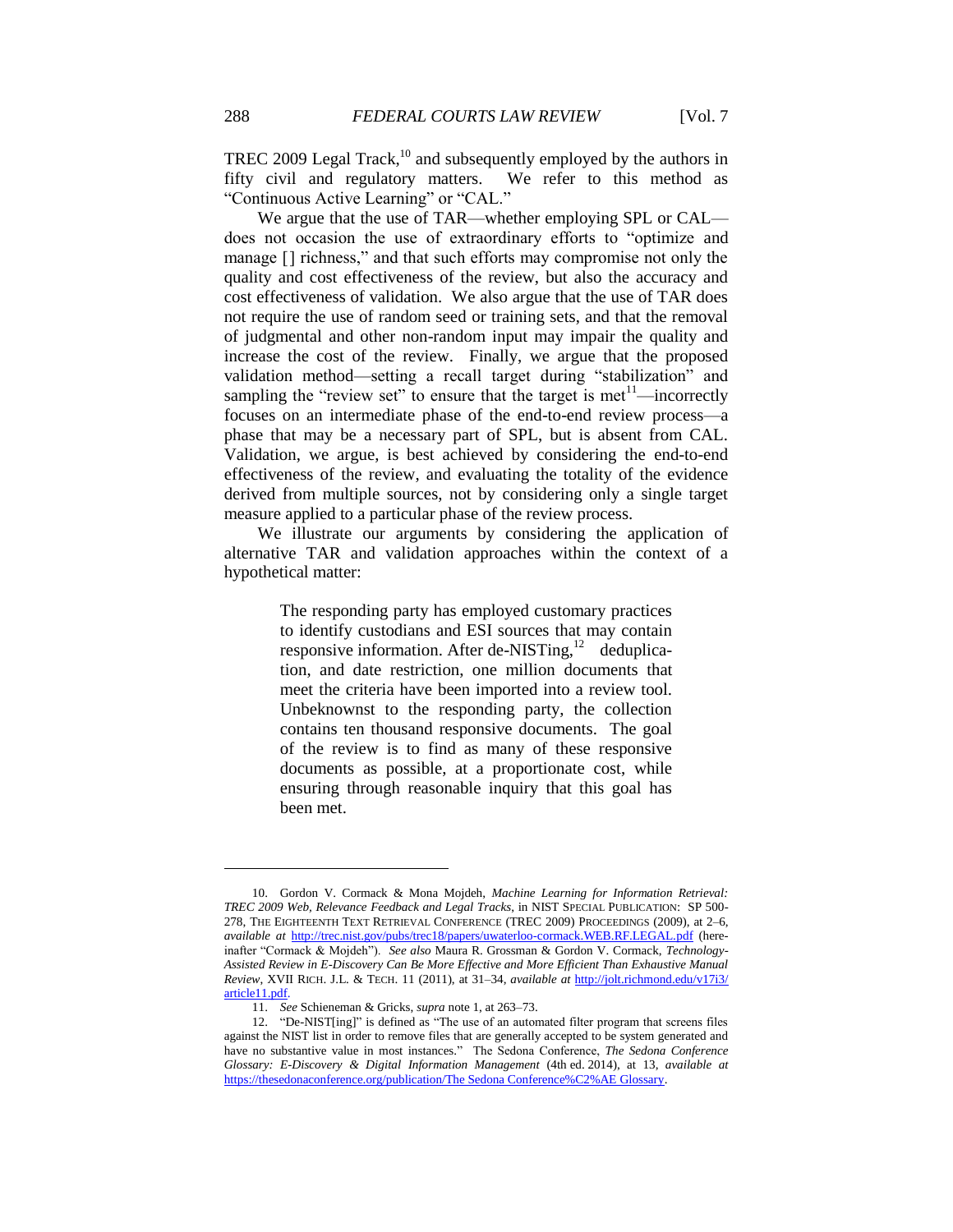The remainder of this paper is organized as follows. Section II presents CAL and the evidence that it works at least as well as any TAR method reported in the scientific literature. Section III describes SPL and contrasts it with CAL. Section IV argues that extraordinary efforts to "optimize and manage the richness of the database" provide only the illusion of improved recall and easier validation; an apples-to-apples comparison reveals that such efforts are likely to reduce the number of responsive documents found by the review, without any commensurate reduction of "uncertainty in the result."<sup>13</sup> Section V presents evidence that modifying CAL to use random training examples actually harms its effectiveness, and that the use of judgmental training examples can improve SPL. Section VI discusses the need to validate the end-to-end effectiveness of the entire review effort, not just the specific portion of the review process that Schieneman and Gricks refer to as "technologyassisted review."<sup>14</sup> Section VII discusses the limitations of recall as a validation measure, the statistical and methodological challenges of measuring recall, and the mathematical unsoundness of the various sampling methods advanced by Schieneman and Gricks, as well the closely related "eRecall" method.<sup>15</sup> In Section VIII, we offer some suggestions for a way forward. Relying on the elements of the *Daubert* test, we argue that the principal focus of validation should be on (i) prior scientific evaluation of the TAR method, (ii) ensuring its proper application by qualified individuals, and (iii) proportionate *post hoc* sampling for confirmation purposes. Section IX offers our conclusions.

## II. CONTINUOUS ACTIVE LEARNING

The TAR method found by the authors to be most effective is Continuous Active Learning ("CAL"). CAL involves two interactive tools: a keyword search system with relevance ranking,  $16$  and a machinelearning algorithm.<sup>17</sup> At the outset of the TAR process, keyword searches are performed and some of the top-ranked documents from each search are coded by a human reviewer as responsive or not. These coded documents (the "seed set") are used to train the learning algorithm, which ranks each document in the collection by the likelihood that it

<sup>13.</sup> Schieneman & Gricks, *supra* note 1, at 251–52.

<sup>14.</sup> *Id.* at 269.

<sup>15.</sup> Herbert L. Roitblat, *A Tutorial on Sampling in Predictive Coding* (OrcaTec LLC 2013), at 3, *available at* <http://orcatec.com/2013/10/07/a-tutorial-on-sampling-in-predictive-coding/> ("[W]e call Recall estimated from Elusion and Prevalence eRecall to distinguish it from Recall computed directly. . . ."); Herbert L. Roitblat, *Measurement in eDiscovery: A Technical White Paper* (OrcaTec LLC 2013), at 10, *available at* [http://orcatec.com/2013/10/06/measurement-in-ediscovery-a](http://orcatec.com/2013/10/06/measurement-in-ediscovery-a-technical-white-paper/)[technical-white-paper/](http://orcatec.com/2013/10/06/measurement-in-ediscovery-a-technical-white-paper/) (hereinafter "*Measurement in eDiscovery*") ("Estimating Recall from Elusion can be called eRecall.").

<sup>16.</sup> "Relevance Ranking" is defined as "A search method in which the results are ranked from the most likely to the least likely to be Relevant to an Information Need; the result of such ranking. Google Web Search is an example of Relevance Ranking." *TAR Glossary*, *supra* note 3, at 28.

<sup>17.</sup> "Machine Learning" is defined as "The use of a computer Algorithm to organize or Classify Documents by analyzing their Features." *Id.* at 22.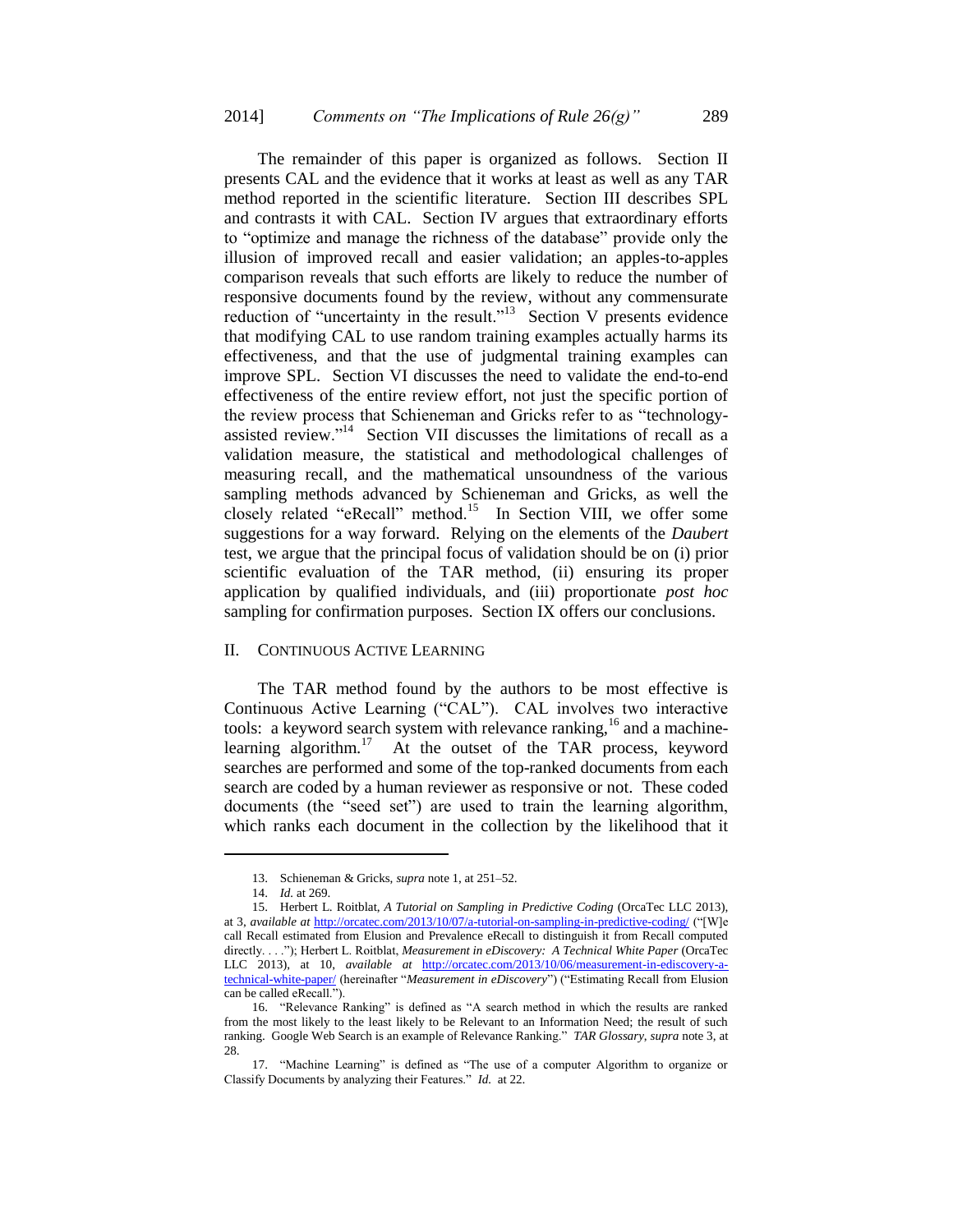contains responsive information. The top-ranked documents that have not yet been coded are then coded by a human reviewer, and the learning algorithm is retrained using all coded documents. This process of training and coding is repeated until the number of top-ranked documents containing responsive information drops precipitously. At that time, quality-assurance efforts, including, but not limited to, additional keyword searches, score modeling,<sup>18</sup> and random sampling, are undertaken. If any of these efforts uncovers more documents containing responsive information, the CAL process is restarted, provided that the quantity, novelty, and importance of the newly identified information justify the additional effort.

CAL was shown, in what Schieneman and Gricks refer to as the "preeminent study of the effectiveness of information retrieval techniques in the legal field"<sup>19</sup> (the "JOLT Study"<sup>20</sup>), to be superior to manual review for four review tasks conducted at TREC 2009.<sup>21</sup> Yet CAL would fail Schieneman and Gricks' Rule 26(g) test. In the four tasks reported in the JOLT Study, Cormack and Mojdeh achieved superior results applying CAL directly, without "optimiz[ing] and manag[ing] the richness" of the collections, even though each collection had "low richness," as defined by Schieneman and Gricks<sup>22</sup> (*i.e.*, 0.3%, 0.7%, 0.3%, and  $1.5\%$ ).<sup>23</sup> Of the matters in which the authors have subsequently applied CAL—without "optimiz[ing] and manag[ing] [] richness"—more than 90% have involved collections with "low richness."<sup>24</sup> Moreover, at TREC 2009, and in all of the authors' subsequent matters, keyword search (*i.e.*, "judgmental selection"<sup>25</sup>) was used to create the seed set.

<sup>18.</sup> *See* Cormack & Mojdeh, *supra* note 10, at 7 (Figure 4 and accompanying text).

<sup>19.</sup> Schieneman & Gricks, *supra* note 1, at 263 ("The starting point for the analysis of technology-assisted review is the consideration of the relative effectiveness of available alternatives. The preeminent study of the effectiveness of information retrieval techniques in the legal field was the JOLT Study, published in 2011.").

<sup>20.</sup> Maura R. Grossman & Gordon V. Cormack, *Technology-Assisted Review in E-Discovery Can Be More Effective and More Efficient Than Exhaustive Manual Review*, XVII RICH. J.L. & TECH. 11 (2011), *available at* [http://jolt.richmond.edu/v17i3/article11.pdf.](http://jolt.richmond.edu/v17i3/article11.pdf)

<sup>21.</sup> Bruce Hedin, Stephen Tomlinson, Jason R. Baron & Douglas W. Oard, *Overview of the TREC 2009 Legal Track*, in NIST SPECIAL PUBLICATION: SP 500-278, THE EIGHTEENTH TEXT RETRIEVAL CONFERENCE (TREC 2009) PROCEEDINGS, at 17 Table 6 (Topics 201, 202, 203, and 207), *available at* <http://trec.nist.gov/pubs/trec18/papers/LEGAL09.OVERVIEW.pdf> (hereinafter, "Hedin et al."). It is worth noting that e-discovery service provider H5, using a radically different, rule-based method—which also does not appear to conform to Schieneman and Gricks' asserted Rule 26(g) obligations—did equally well on a fifth review task at TREC 2009. *Id.* (Topic 204).

<sup>22.</sup> Schieneman & Gricks, *supra* note 1, at 250 ("a prevalence of only 1% (a low prevalence) . . . .").

<sup>23.</sup> Hedin et al., *supra* note 21, at 16 Table 5 (Topics 201, 202, 203, and 207).

<sup>24.</sup> Our median richness has been less than 1%; we have had very few matters with richness above 3%. *Compare with* Schieneman & Gricks, *supra* note 1, at 249 ("Richness tends to be between five percent (5%) and ten percent (10%) of the total collection, but may be greater or even an order of magnitude less," citing *Measurement in eDiscovery*, *supra* note 15, at 6 ("We tend to see that around 5 [sic] 5-10% of the documents in an average collection are responsive, though we have seen higher (up to around 50%) and lower (around 0.5%) Prevalence on occasion. Others report even lower Prevalence.")).

<sup>25.</sup> Schieneman & Gricks, *supra* note 1, at 259.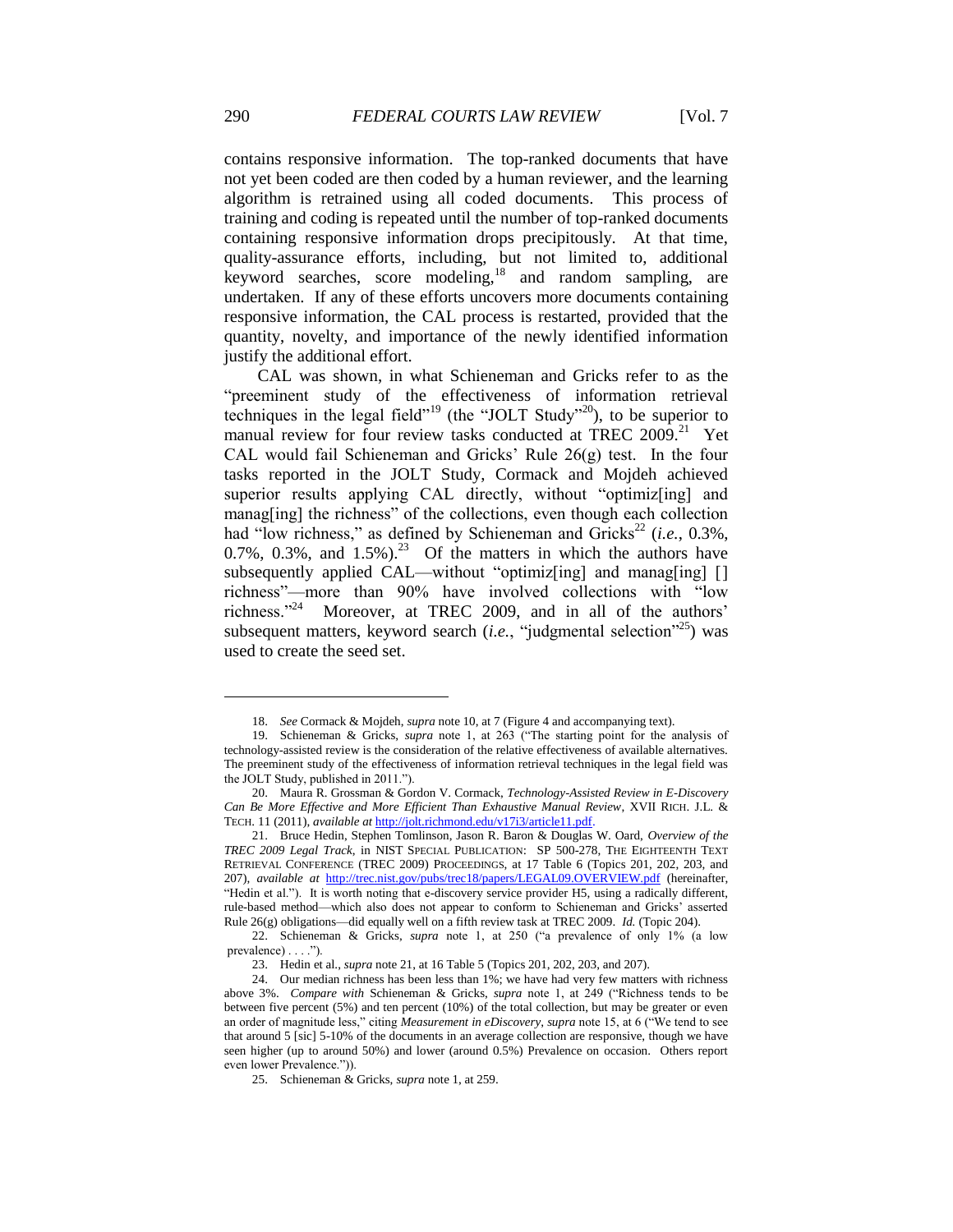The hypothetical matter represents a situation that would be typical for the authors' application of TAR. The richness of the collection is 1% (10,000 responsive documents in a collection of 1,000,000 documents). We would expect to find representative exemplars within several hours of searching, and then employ an active-learning algorithm until most of the responsive documents were found. On the order of 20,000 documents would need to be reviewed before the bulk of the responsive documents were identified.<sup>26</sup> We would know that our approach was reasonably likely to succeed, because we had employed the same technique fifty times to a variety of collections and production requests, always achieving a successful result. During the conduct of the review, internal measures would reinforce our expectations, and after the review, sampling would further corroborate our belief that a reasonable review had been conducted.

## III. SIMPLE PASSIVE LEARNING

l

The TAR method that appears to be assumed by Schieneman and Gricks, and many others, is Simple Passive Learning ("SPL"). A review involving SPL has two distinct phases: training and review. In the training phase, a set of training documents (often referred to as the "seed set") is identified and coded as responsive or not. At the end of the training phase, the coded training documents are used as input to a learning algorithm, which either identifies a subset of the collection as likely responsive (the "review set"), or scores each document in the collection by the likelihood—as estimated by the learning algorithm that it is responsive, in which case the review set consists of the documents achieving a score equal to or exceeding some "threshold" or "cutoff" value. In the review phase, the review set is coded manually, and only those documents coded as responsive (less any coded as privileged) are produced. On rare occasions, the review phase may be omitted, and the review set produced without further review.

SPL methods diverge from one another in how the training documents are selected. The principal approaches are judgmental selection (*e.g.*, keyword search), random selection, or a combination of both. Judgmental selection relies on the skill of the searcher to find appropriate training examples; random selection relies on chance; a combination hedges its bets.

SPL differs from CAL in two important respects: In SPL, the learning algorithm plays no role in the selection of training examples, and the review phase is separate and distinct from the training phase. As a consequence, the size and composition of the training set play a critical role in SPL; once these choices are made and the training set is coded, the review set is fixed, and the quality of the review is largely

<sup>26.</sup> In our experience, it is generally necessary to review about twice as many documents as the number of responsive documents in the collection.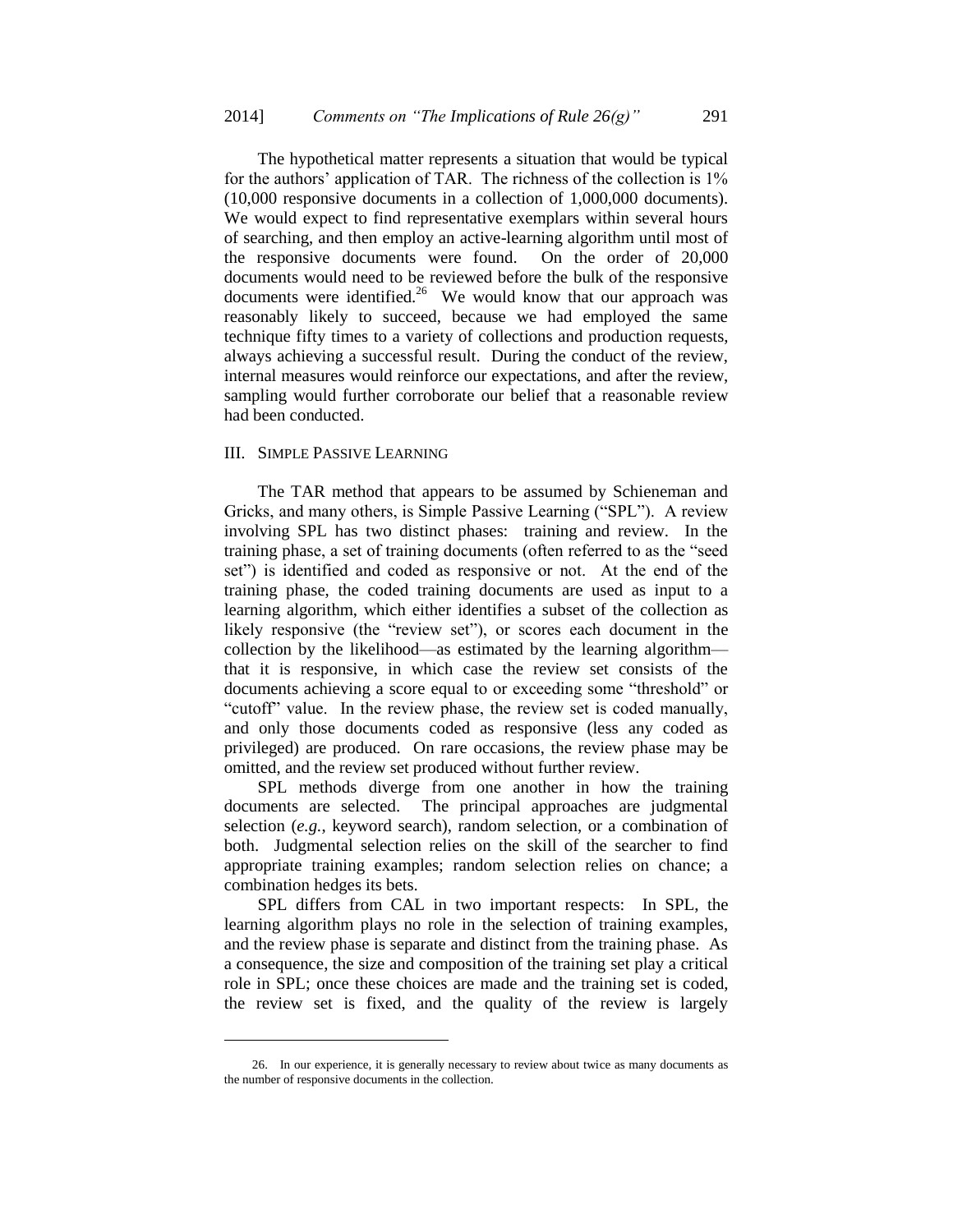predetermined. In SPL, the critical step of determining whether a particular training set (and hence review set) is adequate, or whether it could be enhanced sufficiently to justify additional training effort, is known as "stabilization."<sup>27</sup>

To achieve stabilization, SPL methods typically employ an iterative training phase in which a candidate training set is constructed (using one of the possible selection methods) and used by the learning algorithm to create a candidate review set. If sampling indicates that the review set is "adequate," the training phase is complete; otherwise, the training set is revised (typically by adding more examples), a new candidate review set is created, and sampling is repeated until stabilization is achieved.

A precise definition of an "adequate review set" remains elusive, as does the design of a sampling strategy to determine adequacy, however defined. As suggested by Schieneman and Gricks, one might specify target levels of precision and recall, informed by what could reasonably be achieved with proportionate effort.<sup>28</sup> Unfortunately, determining what could reasonably be achieved involves predicting the future: How much could the review set be improved, for a given amount of additional training effort? If the targets are set too high, stabilization might never occur; if the targets are set too low, stabilization might occur too early, resulting in an inferior review compared to what could have been achieved with reasonable additional effort.

In our hypothetical matter, target levels of 75% might be set for both precision and recall. We might begin with a seed set of 1,000 documents identified using random selection, keyword search, or a combination of both. These documents would be used to train the learning algorithm and to identify a candidate review set. A random sample of 1,000 documents might then be drawn from the collection and used to estimate the precision and recall of the review set. Assuming the estimated precision or recall were inadequate  $(i.e., < 75\%)$ , the sample would be added to the training set, and the process repeated, until both the estimated precision and recall exceeded 75%. At this point, the

<sup>27.</sup> *Id.* at 263. Schieneman and Gricks do not define the term "stabilization" in their article. Stabilization is a vendor term that has been used to refer to the point at which further training will not improve the effectiveness of the learning algorithm. *See, e.g.*, Chris Dale, *Far From the Black Box: Explaining Equivio Relevance to Lawyers – White Paper* (Equivio 2012), at 9, *available at* [http://www.equivio.com/files/files/White\\_Paper\\_–\\_Far\\_from\\_the\\_Black\\_Box:\\_Explaining\\_Equivio](http://www.equivio.com/files/files/White%20Paper%20-%20Far%20from%20the%20Black%20Box%20-%20Explaining%20Equivio%20Relevance%20to%20Lawyers.pdf)  Relevance to Lawyers.pdf ("[T]here comes a point when further training adds nothing to the system's understanding. This is known in Equivio Relevance as the 'stabilisation point'. . . ."). *See also Da Silva Moore* v. *Publicis Groupe*, 287 F.R.D. 182, 187 (S.D.N.Y. 2012) (discussing stabilization in the context of "the training of the [TAR] software").

<sup>28.</sup> Schieneman & Gricks, *supra* note 1, at 266 ("Ultimately, what constitutes an acceptable level of recall will be based on the totality of the circumstances and, absent agreement, counsel should be prepared to make a proper showing under Federal Rule  $26(b)(2)(C)$  to support any proposed target or actual result."). *See also id.* at 263 ("Perhaps the most critical question attendant to the use of technology-assisted review for the production of documents is this: what levels of recall and precision are sufficient under Federal Rule of Civil Procedure  $26(g)$ ? Not surprisingly, given the incipience of technology-assisted review as a document review and production technique, neither the case law nor the Federal Rules provide a bright-line answer."), 267 ("[T]he party proposing the limitation must demonstrate the need to limit that discovery (*i.e.*, establishing a recall objective)." (footnote omitted)).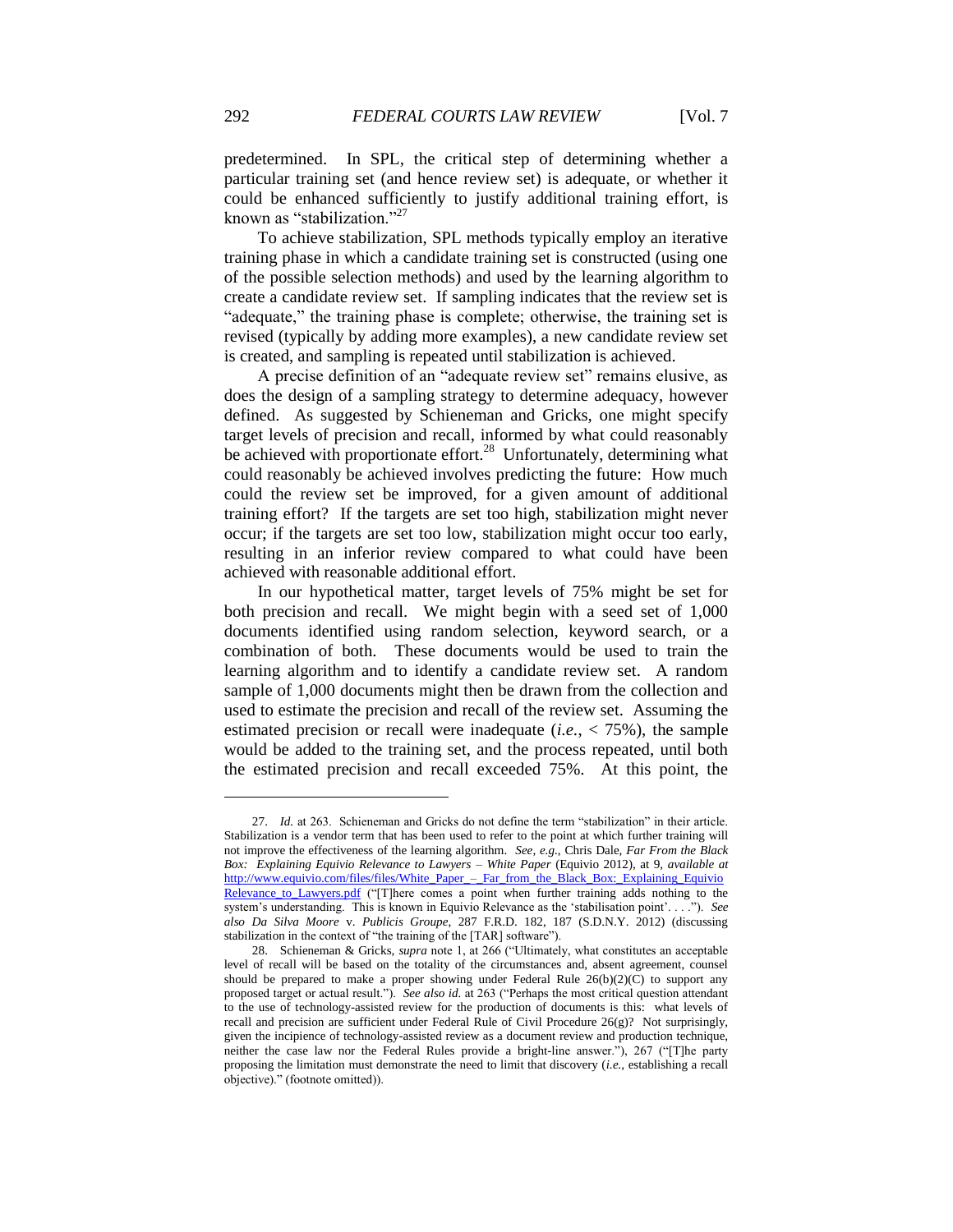training phase would be deemed complete, and the review phase would begin, using the final candidate review set.

Although not envisioned in the TAR process described by Schieneman and Gricks, sampling following the review phase could be used to confirm the expectation that a reasonable review had been conducted. *See* Section VI.

#### IV. COLLECTION ENRICHMENT

As illustrated in this section, an obligation to enrich the collection would increase the complexity and cost of the review, while providing only the illusion of improved validation. At the start of the review, it would be necessary for the responding party to sample the collection to estimate richness, so as to determine how much, if any, enrichment was required. In order to enrich the collection, it would be necessary to discard the vast majority of the documents, at least some of which would almost certainly be responsive and, by virtue of being discarded prior to the TAR effort, never reviewed or produced. To verify that a negligible number of responsive documents were discarded through enrichment, it would be necessary to sample the discarded documents—an even more challenging task than sampling the original collection, because the discard pile would have substantially lower richness. Moreover, target measures derived from the enriched collection would not be the same as—indeed, would be incomparable to—target measures derived from the original collection. As a consequence, it is entirely possible, as illustrated below, that a review effort achieving a higher recall on the enriched collection might actually find fewer responsive documents overall—and incur a higher level of uncertainty as to the quality of the result—than a review effort achieving a lower recall on the original collection. In short, collection enrichment simply moves the statistical goalposts.

In our hypothetical matter, a random sample would be used to estimate the richness of the original collection in order to determine how much enrichment would be necessary. Determining the sample size for this estimate would not be a trivial matter, as the choice would require a guess as to the richness, which, of course, is not known prior to taking the sample. The choice would further require an assessment of the responding party's tolerance for error in the estimate. An inadequate sample size could result in the estimate being either too low or too high: Too low an estimate would mislead the responding party to undertake excessive enrichment, while too high an estimate would mislead the responding party to undertake insufficient enrichment. A full discussion of sampling for this purpose is beyond the scope of this paper; for the purpose of illustration, we will arbitrarily choose a sample size of  $N=1,000$ . For this value of N, given the fact that (unbeknownst to the responding party) 10,000 of the 1,000,000 documents are responsive, approximately 10—but probably not exactly 10—of the documents in the sample would be responsive. For simplicity, let us assume that the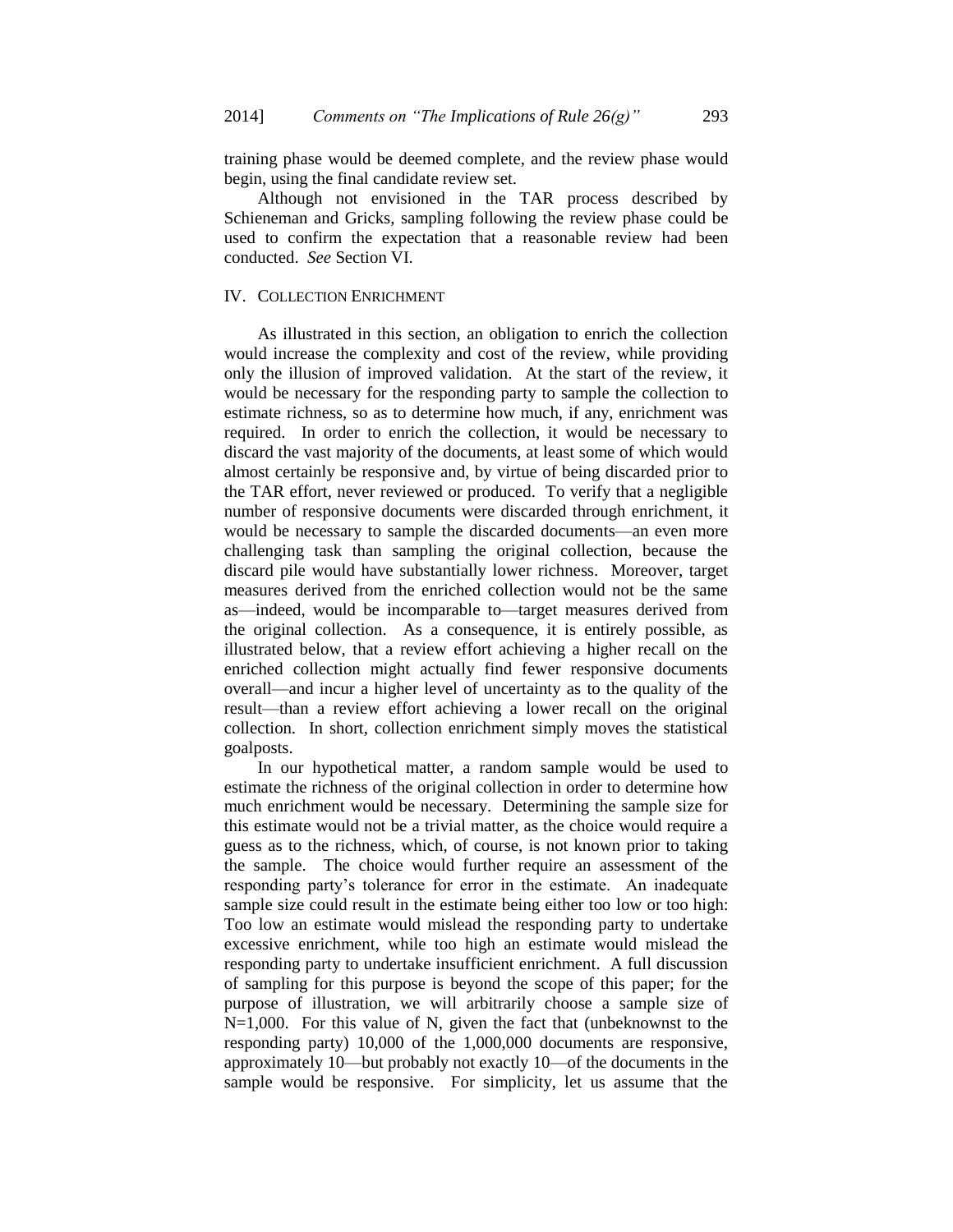responding party were lucky and the number were exactly 10. The point estimate for richness would therefore be 10/1,000, or 1%.

In order to increase richness to 10%—a tenfold increase—it would be necessary to reduce the size of the collection at least tenfold; that is, to discard at least nine-tenths of the collection, or 900,000 documents. Assuming, for simplicity, that all of the discarded documents were truly non-responsive (*i.e.*, that *none* of the 10,000 responsive documents were among those discarded), the enriched collection would then have 100,000 documents, of which 10,000 were responsive (*i.e.*, 10% richness). This assumption, however, is not realistic; in reality, the discard pile would contain at least *some* percentage of responsive documents. Suppose that percentage were only one-third of 1% (0.33%). In that case, the enrichment process would discard 3,000 responsive documents and would yield an enriched collection with 100,000 documents, of which 7,000 were responsive (*i.e.*, 7% richness). By the same token, if, instead, two-thirds of 1% (0.67%) of the discard pile were responsive, 6,000 responsive documents would be lost, and the resulting enriched collection would have 4,000 responsive documents (*i.e.*, 4% richness). Clearly, it is important to know how many of the discarded documents are responsive, not only to achieve the desired richness, but, more importantly, to ensure that the baby has not been thrown out with the bathwater. Estimating the number of discarded responsive documents is fraught with exactly the same statistical peril—low richness—that optimizing and managing richness is intended to avoid.

Suppose, in our hypothetical matter, the richness of the enriched collection was 7% (*i.e.*, the enriched collection contained 7,000 responsive documents). Suppose further that 7% richness, although falling short of the 10% target, was deemed to be an adequate richness to proceed with TAR. If a TAR method were then applied to the enriched collection, achieving 80% recall on that collection, the result would be that 80% of the 7,000 responsive documents (or 5,600 responsive documents) would be identified by the enrichment and review processes combined. In contrast, if the same TAR method were applied directly to the original collection, achieving only 70% recall—instead of 80% recall—the result would be to find 70% of 10,000 documents, or 7,000 responsive documents. In short, the enrichment process offers the illusion of better recall (80% as compared to 70%), while actually identifying fewer responsive documents (5,600 as compared to 7,000). The comparison of the two recall values is specious, as they are derived from different collections. A valid comparison demands that both recall values be derived from the original collection, in which case we see that, in this simple example, the recall of TAR alone is 70%, while the recall of enrichment plus TAR is 56%.

We posit that the impetus for Schieneman and Gricks' advocacy of collection enrichment is the presumption that all TAR methods use SPL and, in particular, require precise statistical estimates to achieve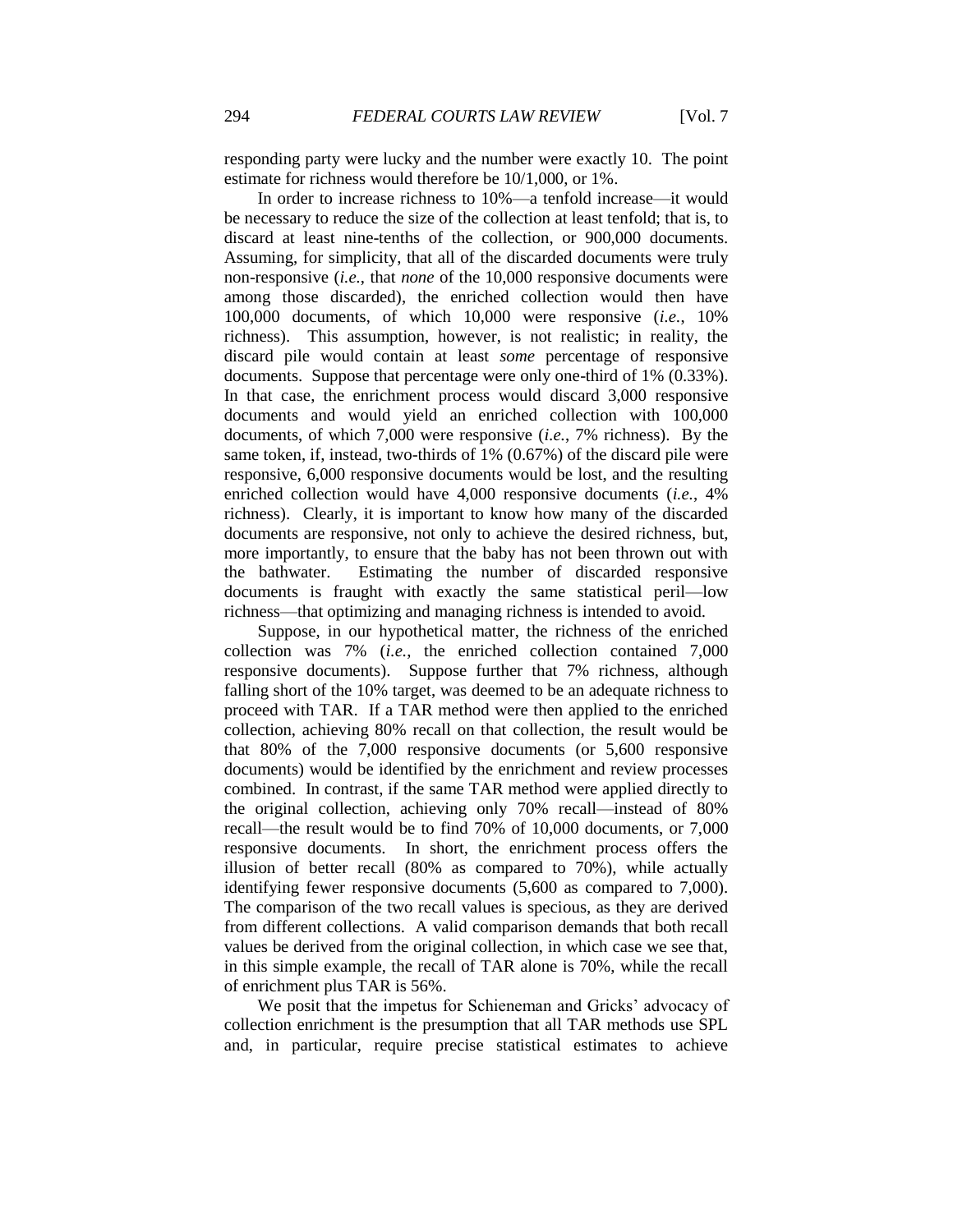stabilization.<sup>29</sup> Only in light of this presumption can we make sense of Schieneman and Gricks' assertions that (i) "technology-assisted review depends primarily upon statistics to validate effectiveness"; $30$  (ii) "Rule 26(g) requires counsel to recognize, understand, and endeavor to avoid high levels of uncertainty, and minimize the margin of error, in their use of technology-assisted review"; $31$  and (iii) "these obligations require counsel to understand the impact of richness on the ability of technologyassisted review to cull relevant documents from the database, and to develop a strategy for avoiding as much uncertainty in the result as is reasonably possible."32 As noted in Section II, CAL consistently achieves high recall from low-prevalence collections, and *does not* in any way depend on using statistics yielding a low margin of error. In contrast, as outlined in Section III, SPL *does* use statistics to determine when stabilization has occurred, so as to terminate the training phase. A high level of uncertainty could, in this situation, result in a premature end to training, an inadequate review set, and ultimately, an inadequate production. If an SPL method—or any TAR method—does not work well for collections with low prevalence, it should not be applied to collections with low prevalence. Extraordinary culling effort for the purpose of enrichment, in ways "not previously associated with traditional review techniques, $^{33}$  is not the answer.

## V. RANDOM TRAINING

It is difficult to determine precisely which training regimen(s) Schieneman and Gricks advocate (or discourage) when they discuss "the manner in which the training set or seed set of documents is generated, i.e., through judgmental selection or random selection."<sup>34</sup> The choice between judgmental and random selection is a false dichotomy because neither method must be used to the exclusion of the other, and because there are other methods—such as active learning—that are neither random nor judgmental. It is possible to read Schieneman and Gricks as (i) requiring exclusively random selection (and therefore prohibiting both judgmental and other non-random selection methods), or (ii) permitting judgmental selection or other non-random methods only if used in conjunction with random selection.

<sup>29.</sup> The most common impetus for collection enrichment (*i.e.*, culling) is to reduce the costs arising from volume-based vendor pricing, not to improve statistical estimates. *See*, *e.g.*, Biomet's Submission in Support of Its Discovery Efforts at 19, *In Re: Biomet M2a Magnum Implants Prods. Liab. Litig.*, No. 3:12-md-2391 (RLM) (CAN) (N.D. Ind. Apr. 4, 2013) ("Biomet has already spent over \$1 million on conducting predictive coding on the 2.5+ million documents selected by search terms. Expanding predictive coding to the remaining 15.5+ million documents would cost between \$2 and \$3.25 million more in processing costs. . . ." (citations omitted)).

<sup>30.</sup> Schieneman & Gricks, *supra* note 1, at 249.

<sup>31.</sup> *Id.* at 251.

<sup>32.</sup> *Id.*

<sup>33.</sup> *Id.* at 249. *See also id.* ("Rule 26(g) requires counsel to exercise greater care in the collection of ESI, in order to optimize the fraction of relevant documents processed into the tool.").

<sup>34.</sup> *Id.* at 259 (emphasis added).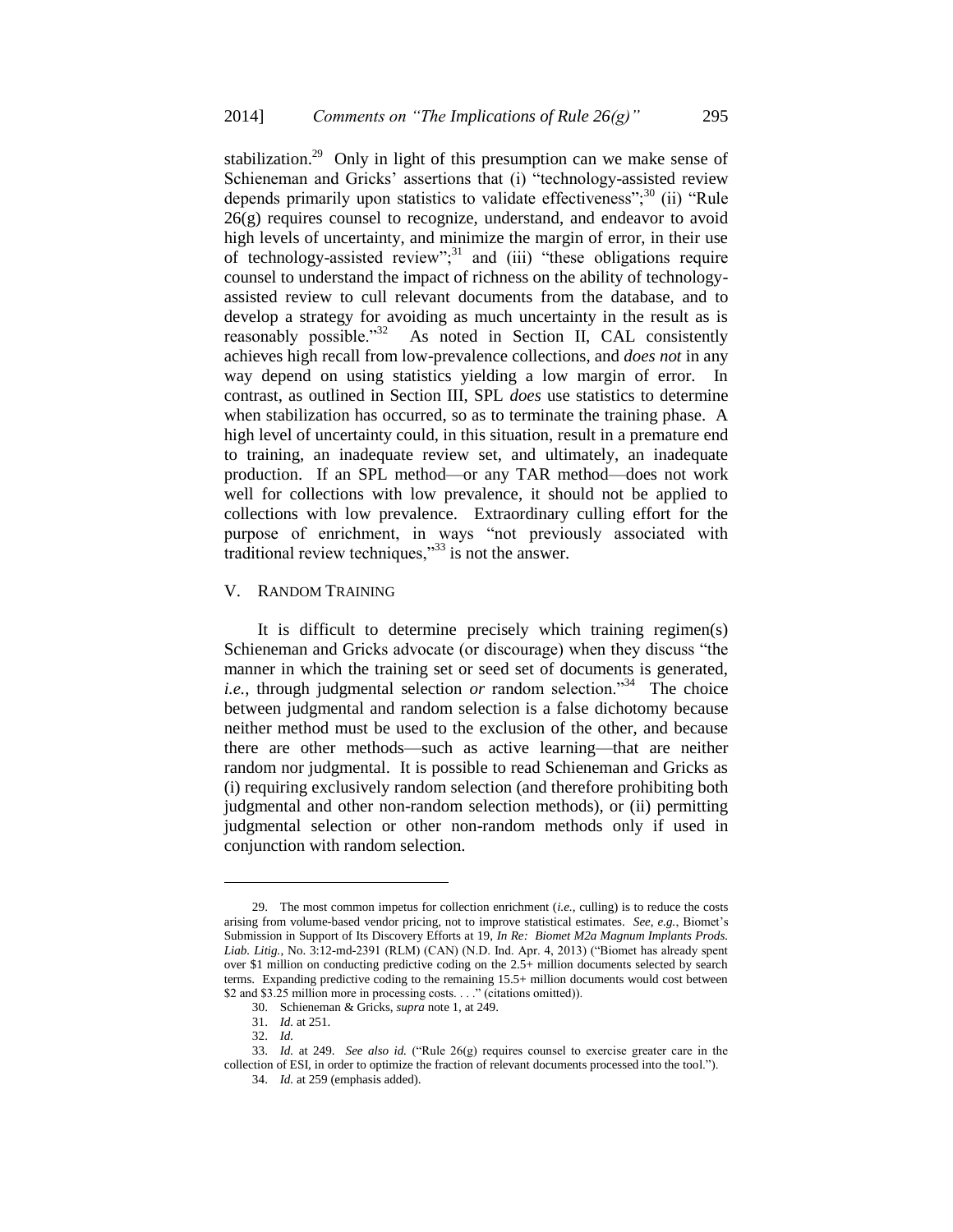Regardless of which interpretation is intended, Schieneman and Gricks' thesis is predicated on the belief that non-random training regimens use training documents that may be "less than representative of the entire population of relevant documents," and therefore "run afoul of Rule  $26(g)$ .<sup>35</sup> Schieneman and Gricks posit further that "[o]ne of the ways to avoid disagreement over the methodology used to train the tool" is "to share the training set with opposing counsel."<sup>36</sup> However, they assume, without evidence, that (i) a suitable seed<sup>37</sup> or training set for TAR must "reflect[]" the "full spectrum of relevant documents"; $^{38}$  (ii) a random seed or training set is necessarily suitable (whereas a judgmentally selected set is not);<sup>39</sup> and (iii) it is possible for the requesting party to discern from the contents of a seed or training set whether or not it is "representative of the entire population of relevant documents," or otherwise suitable for training.<sup>40</sup>

The notion that seed or training sets must be random appears to derive from a false equivalence between random sampling for the purpose of *statistical estimation* and the random selection of examples for the purpose of *training a learning algorithm*. 41 It does not follow that because random sampling is necessary for statistical estimation, it is also necessary for training a learning algorithm. The argument to that effect is akin to saying that because a hammer is the proper tool to drive in a nail, it should also be used to pound in a screw.

A recent experimental study by the authors "lends no support to the proposition that seed or training sets must be random; to the contrary, keyword seeding, uncertainty sampling,<sup>42</sup> and, in particular, relevance feedback<sup>43</sup>—all non-random methods—improve significantly [at the 99% confidence level] upon random sampling."<sup>44</sup> Specifically, CAL—in

<sup>35.</sup> *Id.* at 260–61.

<sup>36</sup>*. Id.* at 261.

<sup>37.</sup> Although acknowledging ambiguity in the meaning of the phrase "seed set," Schieneman and Gricks never define the sense in which they use the phrase, and gloss over the distinction between seed set and training set. *See id.* at 259–61. As illustrated in Sections II and III, the seed set constitutes only a small fraction of the training set when using CAL, whereas the seed set is often taken to be the entire training set when using SPL. Schieneman and Gricks' conflation of seed set and training set is consistent with our impression that, in their arguments, they have considered only SPL, overlooking CAL and potentially other TAR methods.

<sup>38.</sup> *Id.* at 261.

<sup>39.</sup> *Id.* at 260–61.

<sup>40.</sup> *Id.*

<sup>41.</sup> The passage from the *TAR Glossary* defining "Judgmental Sampling" that is quoted by Schieneman and Gricks (*supra* note 1, at 260), concerns *statistical estimation*, not machine learning. *See TAR Glossary*, *supra* note 3, at 21 ("Unlike a Random Sample, the *statistical properties* of a Judgmental Sample may not be extrapolated to the entire Population." (emphasis added)).

<sup>42.</sup> "Uncertainty Sampling" is defined as "An Active Learning approach in which the Machine Learning Algorithm selects the Documents as to which it is least certain about Relevance, for Coding by the Subject Matter Expert(s), and addition to the Training Set." *TAR Glossary*, *supra* note 3, at 33-34.

<sup>43.</sup> "Relevance Feedback" is defined as "An Active Learning process in which the Documents with the highest likelihood of Relevance are coded by a human, and added to the Training Set." *Id.* at 28.

<sup>44.</sup> Gordon V. Cormack & Maura R. Grossman, *Evaluation of Machine-Learning Protocols for Technology-Assisted Review in Electronic Discovery*, in PROCEEDINGS OF THE 37TH INTERNATIONAL ACM SIGIR CONFERENCE ON RESEARCH AND DEVELOPMENT IN INFORMATION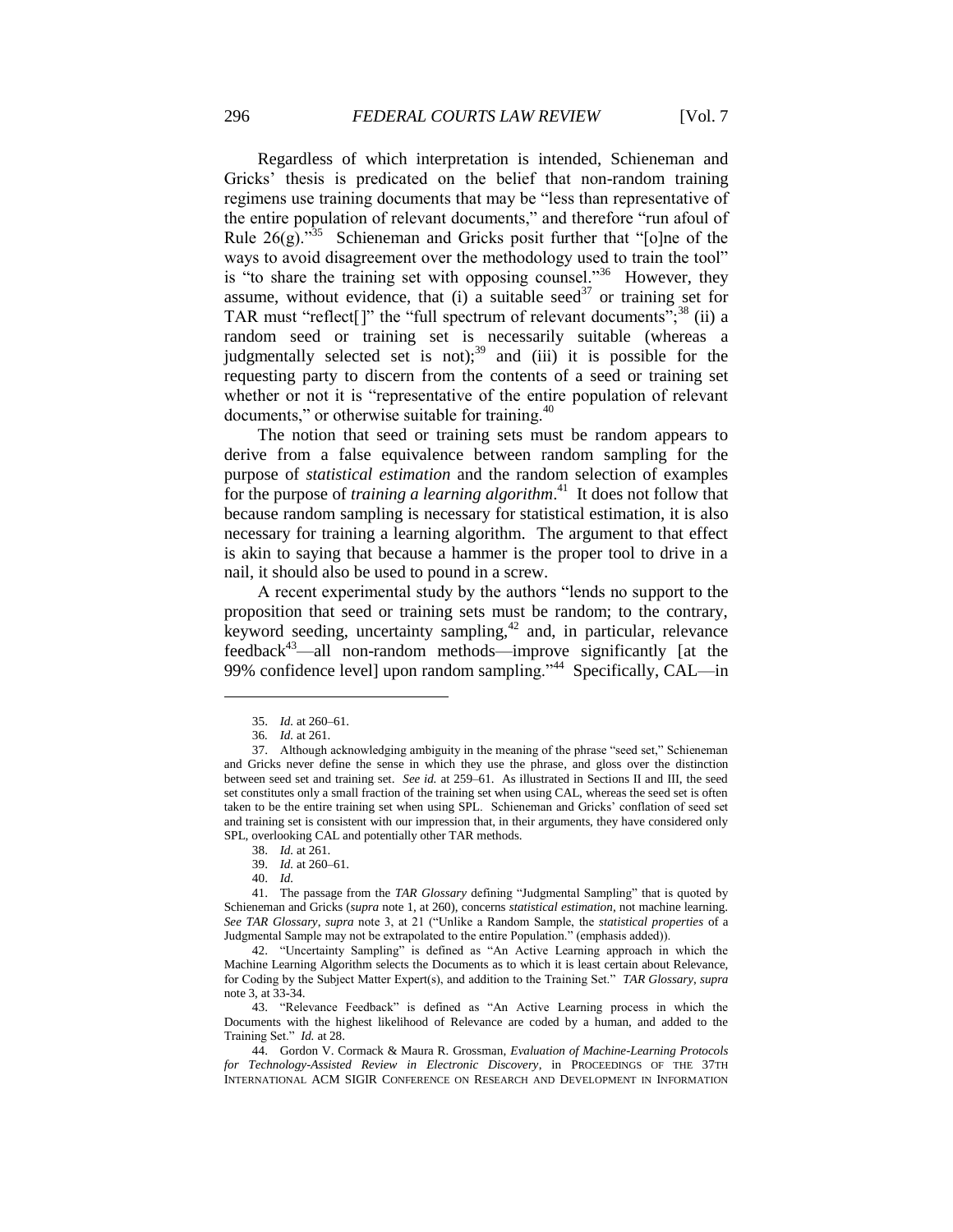which *none* of the training documents were randomly selected substantially outperformed SPL—in which *all* of the training documents were randomly selected.<sup>45</sup> On every one of eight review tasks, the CAL approach—using keyword seeding and active learning—found more responsive documents, with less review effort, than  $SPL$ <sup> $\frac{1}{46}$ </sup> This result is partially illustrated in Table 1, which shows, for CAL and SPL, the total review effort required to achieve a recall of 75%.<sup>47</sup>

|                                                                          | <b>CAL</b>          | SPL                                    |                                      |                     |  |
|--------------------------------------------------------------------------|---------------------|----------------------------------------|--------------------------------------|---------------------|--|
| <b>Matter</b>                                                            | <b>Total Effort</b> | <b>Training</b><br><b>Phase Effort</b> | <b>Review</b><br><b>Phase Effort</b> | <b>Total Effort</b> |  |
| 201                                                                      | 6,000               | 44,000                                 | 12,000                               | 56,000              |  |
| 202                                                                      | 11,000              | 7,000                                  | 19,000                               | 26,000              |  |
| 203                                                                      | 6,000               | 9,000                                  | 90,000                               | 99,000              |  |
| 207                                                                      | 11,000              | 9,000                                  | 26,000                               | 35,000              |  |
| A                                                                        | 11,000              | 27,000                                 | 58,000                               | 85,000              |  |
| B                                                                        | 8,000               | 7,000                                  | 13,000                               | 20,000              |  |
| C                                                                        | 4,000               | 3,000                                  | 4,000                                | 7,000               |  |
| D                                                                        | 18,000              | 6,000                                  | 31,000                               | 37,000              |  |
| Total Effort is measured in terms of the number of documents reviewed to |                     |                                        |                                      |                     |  |

**Table 1: Review Effort to Achieve 75% Recall**

achieve the target recall of 75%. For CAL, Total Effort includes both training and review, which are not separate phases. For SPL, training and review are distinct phases; thus, Total Effort reflects the sum of both.

Through testing variants of CAL and SPL, the study also determined that "a simple keyword search, composed prior to the review,

<sup>(</sup>footnote continued)

RETRIEVAL (SIGIR '14) (July 2014), at 9, authors' copy *available at* [http://cormack.uwaterloo.ca](http://cormack.uwaterloo.ca/cormack/calstudy/) [/cormack/calstudy/](http://cormack.uwaterloo.ca/cormack/calstudy/) (hereinafter "Cormack & Grossman").

<sup>45.</sup> *Id.* at 4, 5 Figure 1, 7 Table 5.

<sup>46.</sup> *Id.*

<sup>47.</sup> The Total Effort data reflected in columns 2 and 5 of Table 1 are taken from Cormack & Grossman, *supra* note 44, at 7 Table 5. The Training and Review Phase Effort data reflected in columns 3 and 4 of Table 1 are on file with the authors. For SPL, the optimal training-set size was chosen with the benefit of hindsight: The experiment was repeated with 100 training-set sizes and the result yielding the *least* total effort is reported in Table 1. In practice, the optimal training-set size would not be known in advance; it would be necessary to achieve stabilization (as described in Section III), entailing effort and uncertainty. The results reported here give SPL the benefit of the doubt, assuming that stabilization occurred at exactly the optimal training-set size, and that no extra documents were reviewed to achieve stabilization.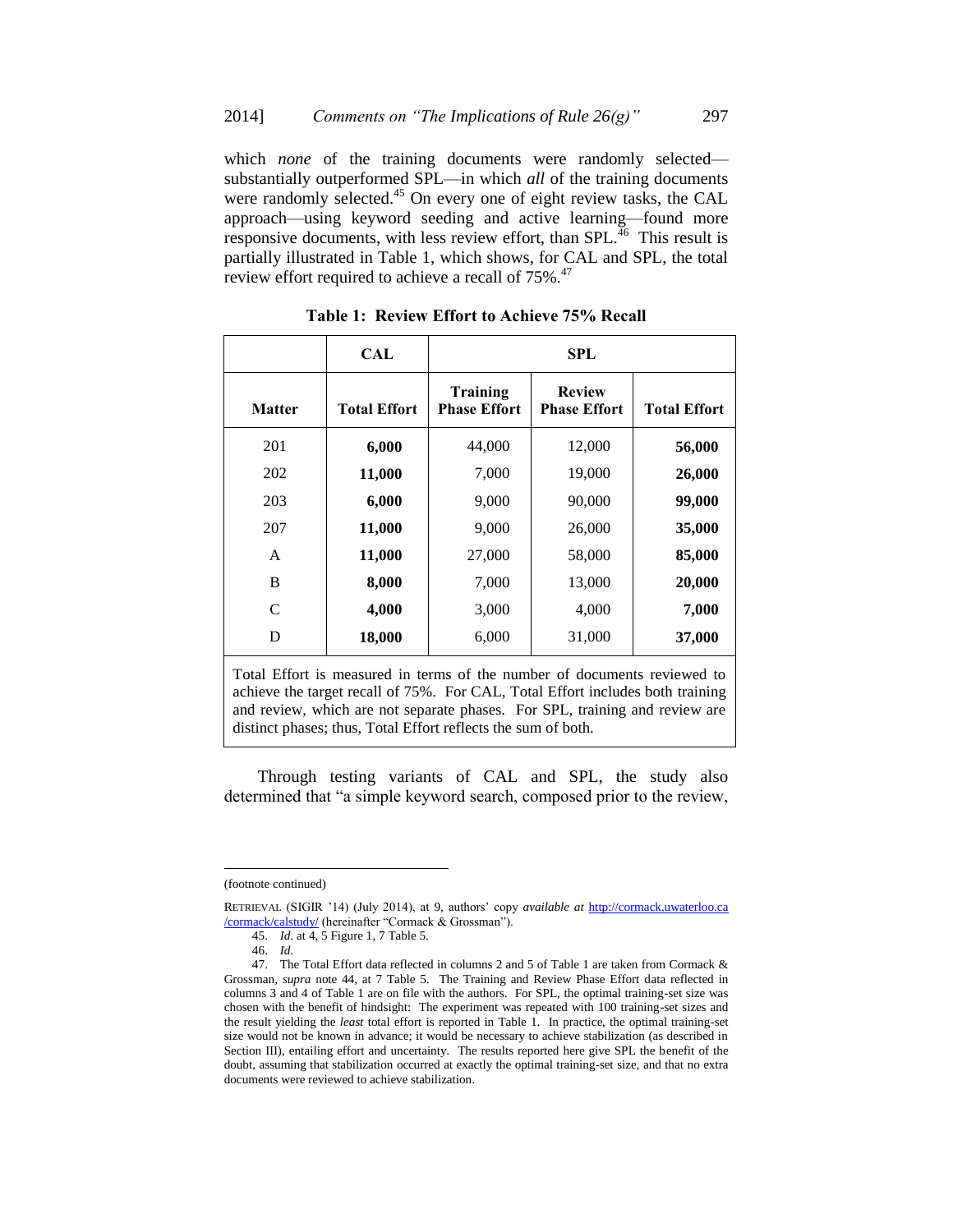contributes to the effectiveness of all of the TAR protocols investigated in this study."<sup>48</sup>

These results call into question Schieneman and Gricks' thesis, however interpreted. For CAL, judgmental selection of the initial training set (the seed set) "generally yields superior results to random selection."<sup>49</sup> Active learning—a non-random method—works better than random selection for the rest of the training examples.<sup>50</sup> For SPL, using *some* judgmentally selected training examples improves on using entirely randomly selected ones, while using *entirely* judgmentally selected training examples often improves on using entirely randomly selected ones.<sup>51</sup> Overall, judgmental selection and active learning combined without any random selection—work best of all. $52$ 

Our results are not entirely inconsistent with one premise behind Schieneman and Gricks' thesis: Using judgmental sampling *alone* may be a risky proposition. Indeed, the widely held belief—based on experience with some TAR tools that use SPL—that the judgmental seed set constitutes the *only* training input to the TAR tool appears to be the source of much of the angst that has been expressed regarding the use of all TAR tools, even those that also use active learning. Perhaps a gifted searcher (a "TAR Whisperer") could judgmentally select precisely the right set of examples to correctly train the SPL tool, but can the typical responding party be relied upon to conduct an adequate search? Accordingly, the argument goes, all human judgment should be eschewed in favor of random sampling. While the fear of *exclusively* judgmental selection may be valid, the proposed remedy is not.

Schieneman and Gricks' suggestion, shared by others, that "[o]ne of the ways to avoid disagreement over the methodology used to train the tool" is "to share the training set with opposing counsel,"<sup>53</sup> is, we believe, ill-founded. Disclosure of the seed or training set offers false comfort to the requesting party, in much the same way that disclosure of the keywords to be used for culling—without testing them—provides limited information. An examination of the responsive training documents would reveal inadequacies only to the extent that the requesting party was aware of the "full spectrum of relevant  $\alpha$  documents<sup> $554$ </sup> in the collection. But if the requesting party had such knowledge, it could more fruitfully examine the production itself, as opposed to the training set. More importantly, however, alleged "gaps" in the training set do not necessarily translate into gaps in the production, as an effective active-learning tool should readily fill those gaps.<sup>55</sup>

<sup>48.</sup> Cormack & Grossman, *supra* note 44, at 7.

<sup>49.</sup> *Id.*

<sup>50.</sup> *Id.* at 1.

<sup>51.</sup> *Id.* at 7, 8.

<sup>52.</sup> *Id.* at 4, 5 Figure 1, 7.

<sup>53.</sup> Schieneman & Gricks, *supra* note 1, at 251.

<sup>54.</sup> *Id.* at 261.

<sup>55.</sup> As evidenced by high levels of recall achieved across multiple review tasks, CAL was able to uncover documents representative of the "full spectrum of relevant documents" using a seed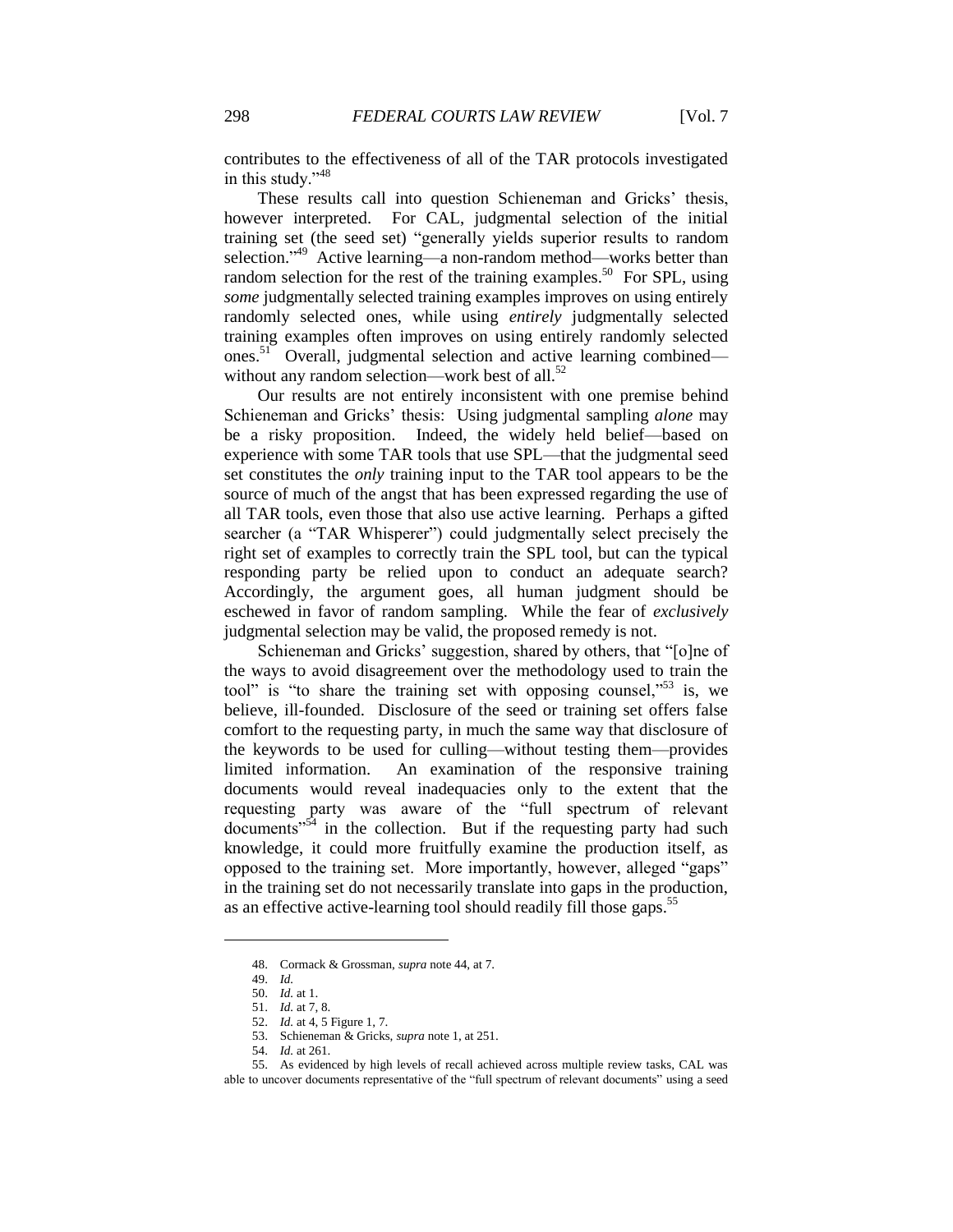Examination of the non-responsive training documents offers even less probative value than examination of the responsive training documents. Without access to the TAR tool and the collection, we are aware of no way to predict the effect of training-set selection on the effectiveness of the review. The most effective way to validate the adequacy of training-set selection—or any other choice taken in deploying TAR—is a combination of (i) prior scientific validation of the TAR tool, (ii) assurance of its proper application by qualified individuals in a given matter, and (iii) proportionate *post hoc* validation of the endto-end review process, as discussed in Sections VII and VIII.

There are certainly steps that can be taken to afford the requesting party a measure of insight into and control over the TAR process, and therefore comfort in the judgmental selection of training examples. An obvious way is disclosure by the responding party of the search terms used to find relevant training examples, or the use of search terms specified by (or jointly developed with) the requesting party for this purpose. It is not necessary to include all of the search-term "hits" in the training set; empirical evidence shows that a random sample of the hits is sufficient to "kick-start" the learning algorithm.<sup>56</sup> We believe that "cherry-picking" of training examples is a questionable practice due to its unpredictable impact on the learning algorithm. Therefore, to provide adequate reassurance to the requesting party, all documents examined as potential training examples—however selected—should be coded as responsive or not, and all documents that are coded—both those that are responsive and those that are not—should be included in the training set, not just those that a TAR Whisperer deems to be "good training examples."

Empirical evidence shows that certain active-learning methods, such as CAL, are able to do a thorough job of identifying relevant documents, even when training is accomplished through non-random methods. $57$  The judgmental seed set merely provides a hint to get the TAR tool started; it no more "biases" the TAR tool from finding relevant documents than driving in the direction of one's destination "biases" a GPS navigation system from finding the way. While a better seed set may improve the *efficiency* with which active learning discovers relevant documents, our research shows that, even with a seed set selected solely on the basis of a primitive keyword search, active learning is more effective and efficient than the available alternatives.<sup>58</sup>

<sup>(</sup>footnote continued)

set generated only from an unsophisticated keyword search. *See* Cormack & Grossman, *supra* note 44, at 7, 8.

<sup>56.</sup> *See id.* at 4.

<sup>57.</sup> *See generally id.*

<sup>58.</sup> *See generally id.*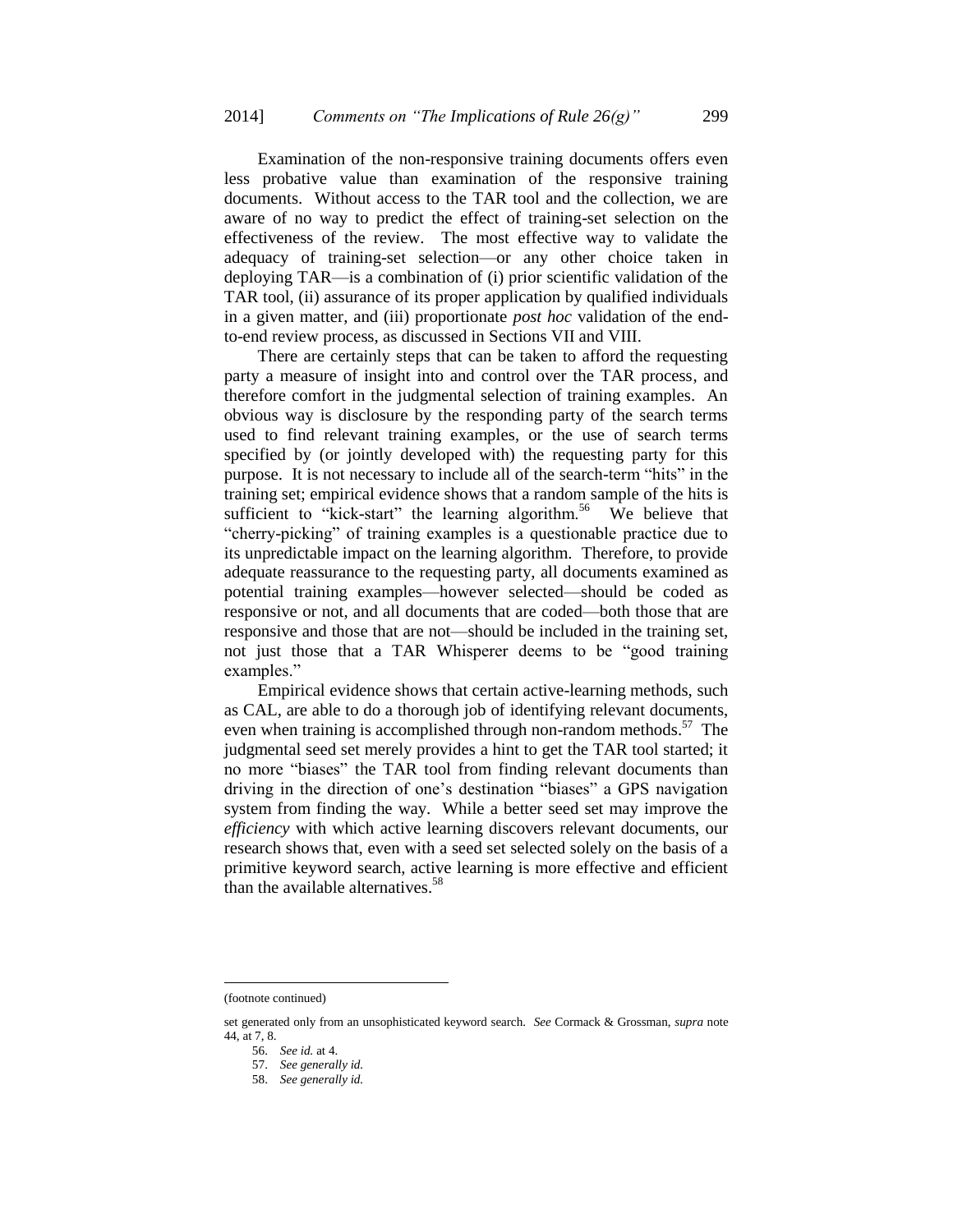## VI. VALIDATION OF TAR OR VALIDATION OF THE END-TO-END REVIEW?

Schieneman and Gricks assert that the TAR process—which they characterize as starting once the collection has been "optimize[d] and manage[d]," and ending once a "review set" has been created<sup>59</sup>—must be validated by ensuring, through statistical sampling, that the review set has achieved certain precision $60$  and recall targets whose values are established through a process they refer to as "stabilization."<sup>61</sup>

Not all TAR processes—CAL being a notable exception—involve stabilization, or the creation of a review set. Validation, we argue, should apply to the *end-to-end review*, starting with the original collection and ending with the production set, regardless of which, if any, of the steps are deemed to be "TAR." That is, validation must account for all responsive documents excluded by the review, whether before, during, or after "TAR"; or even when traditional review methods are applied.

Even if each phase, alone, excludes relatively few responsive documents, the combined effect can be substantial. Let us suppose in our hypothetical matter that the enrichment process were to discard 30% of the relevant documents (*i.e.*, were to have a recall of 70%), the TAR process were to have a recall of 75%, and the final human review were to have a recall of 70%. These numbers, in isolation, might be considered reasonable, but consider the combined effect of all three phases on our example. Of 10,000 responsive documents in the original collection, 7,000 (*i.e.*, 70%) would be retained in the enriched collection. Of the 7,000 responsive documents in the enriched collection, 5,250 (*i.e.*, 75%) would be retained in the review set. Of the 5,250 responsive documents in the review set, assuming that none were withheld as privileged, 3,675 (*i.e.*, 70%) would be identified for production. Accordingly, the recall of the end-to-end review effort would be 36.75% (*i.e.*, 3,675 of the original 10,000 responsive documents). This is a far cry from the end-to-end recall results demonstrated at TREC 2009.

We argue that the sequential application of culling methods—in this instance, enrichment, the "technology-assisted review process" (as defined by Schieneman and Gricks<sup>62</sup>), and the subsequent manual review of the review set—will, due to the multiplier effect described above, generally yield inferior recall. Prior enrichment is unnecessary, as discussed in Section IV, and the subsequent human review effort will

<sup>59.</sup> Schieneman & Gricks, *supra* note 1, at 251, 269.

<sup>60.</sup> We mention precision only in passing because, as noted by Schieneman and Gricks, precision is less informative than recall, and is not likely to be an issue in most reviews. *Id.* at 268 ("As a practical matter, the precision of technology-assisted review processes is much greater than the precision of other review alternatives, making it unlikely that irrelevant documents are being produced for some improper purpose in violation of Rule 26(g). Moreover, the documents identified for production through the technology-assisted review process are generally reviewed before production, further minimizing the production of irrelevant documents in violation of Rule 26(g)." (citations omitted)).

<sup>61.</sup> *Id.* at 263.

<sup>62.</sup> *Id.* at 269.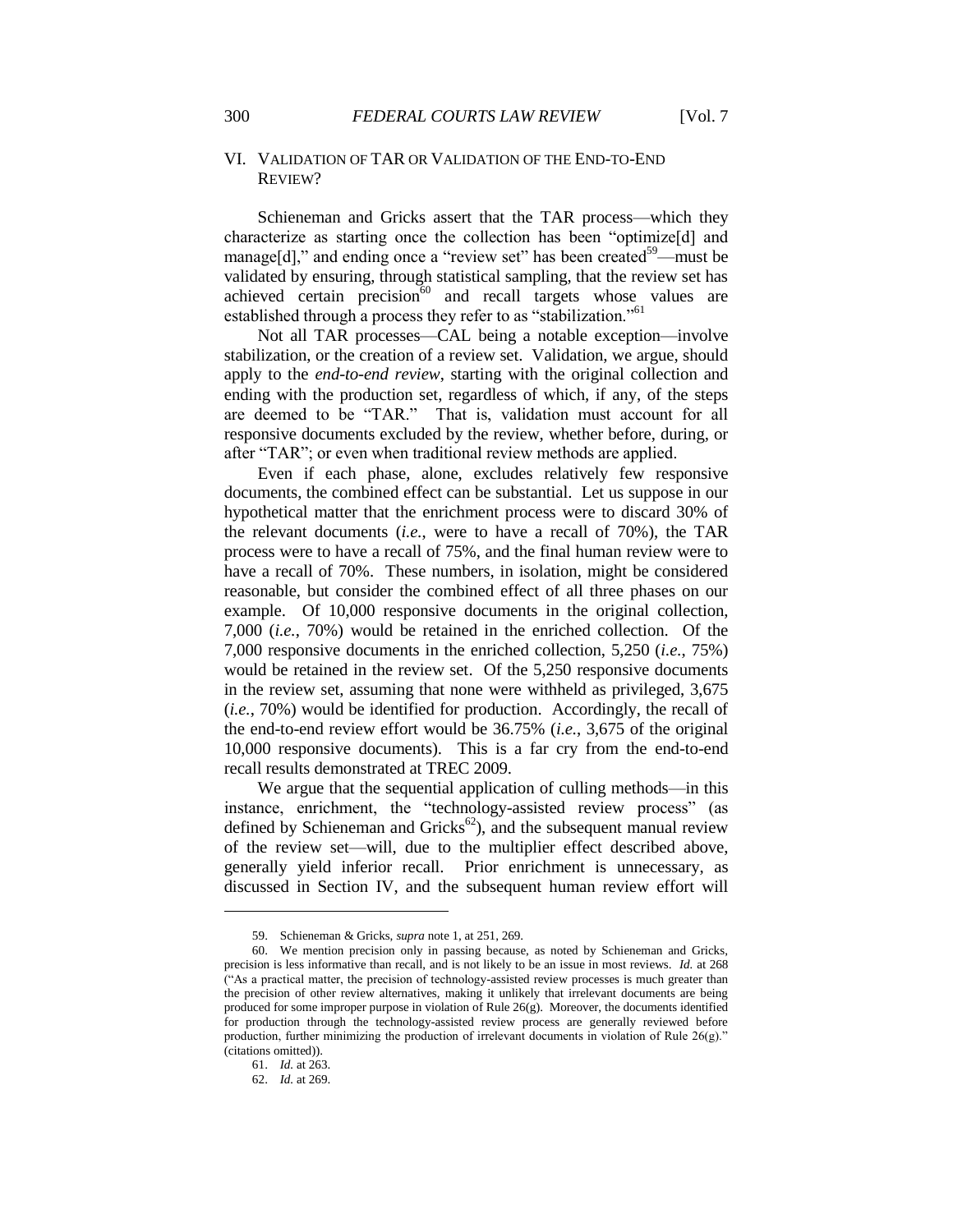introduce its own error. $63$  Whether or not several culling phases are used, validation should estimate how many of the responsive documents in the *original collection* are being *produced*, not how many of the responsive documents in the *enriched collection* are being *reviewed*. Extraordinary efforts to achieve the latter, we argue, often come at the expense of the former.

#### VII. VALIDATION METHODS

l

Schieneman and Gricks narrowly equate validation with *post hoc* statistical sampling to estimate recall, excluding other forms of evidence pertinent to the efficacy of a review. Furthermore, they assert, without support, that certain sampling methods provide accurate and efficient recall estimates.

We introduce, in Subsection A, the framework for our argument that prior evidence of a method's effectiveness, coupled with evidence that the method was properly applied by qualified individuals, is at least as important as *post hoc* validation. We argue, in Subsection B, that recall, while an intuitively appealing and reasonably informative measure of review effectiveness, does not tell the whole story, and is difficult to measure accurately or consistently. We show, in Subsection C, that *post hoc* sampling methods for recall estimation in common use today including those advanced by Schieneman and Gricks, and others—are either mathematically unsound or could require the manual review of unreasonably large samples, resulting in disproportionate effort.

## A. Prior and *Post Hoc* Evidence

Validating a review effort involves consideration of all available evidence, including prior scientific evidence confirming the validity of the method, evidence that the method was properly applied by qualified individuals, and subsequent evidence that readily observable phenomena are consistent with a successful outcome.

When cooking a turkey, one can be reasonably certain that it is done, and hence free from salmonella, when it reaches a temperature of at least 165 degrees throughout. One can be reasonably sure it has reached a temperature of at least 165 degrees throughout by cooking it for a specific

<sup>63.</sup> *See generally, e.g.*, Maura R. Grossman & Gordon V. Cormack, *Inconsistent Responsiveness Determination in Document Review: Difference of Opinion or Human Error?*, 32 PACE L. REV. 267 (2012), *available at* [http://digitalcommons.pace.edu/plr/vol32/iss2/1/;](http://digitalcommons.pace.edu/plr/vol32/iss2/1/) William Webber, Douglas W. Oard, Falk Scholer & Bruce Hedin, *Assessor Error in Stratified Evaluation*, in PROCEEDINGS OF THE 19TH ACM INTERNATIONAL CONFERENCE ON INFORMATION AND KNOWLEDGE MANAGEMENT (CIKM '10) 539 (Oct. 2010), *available at* [http://www.](http://www.williamwebber.com/research/papers/wosh10_cikm.pdf) [williamwebber.com/research/papers/wosh10\\_cikm.pdf;](http://www.williamwebber.com/research/papers/wosh10_cikm.pdf) Herbert L. Roitblat, Anne Kershaw & Patrick Oot, *Document Categorization in Legal Electronic Discovery: Computer Classification vs. Manual Review*, 61 J. AM. SOC'Y FOR INFO. SCI. & TECH. 70 (2010); Ellen M. Voorhees, *Variations in Relevance Judgments and the Measurement of Retrieval Effectiveness*, 36 INFO. PROCESSING & MGMT. 697 (2000), *available at* [http://dx.doi.org/10.1016/S0306-4573\(00\)00010-8](http://dx.doi.org/10.1016/S0306-4573(00)00010-8) (hereinafter "Voorhees").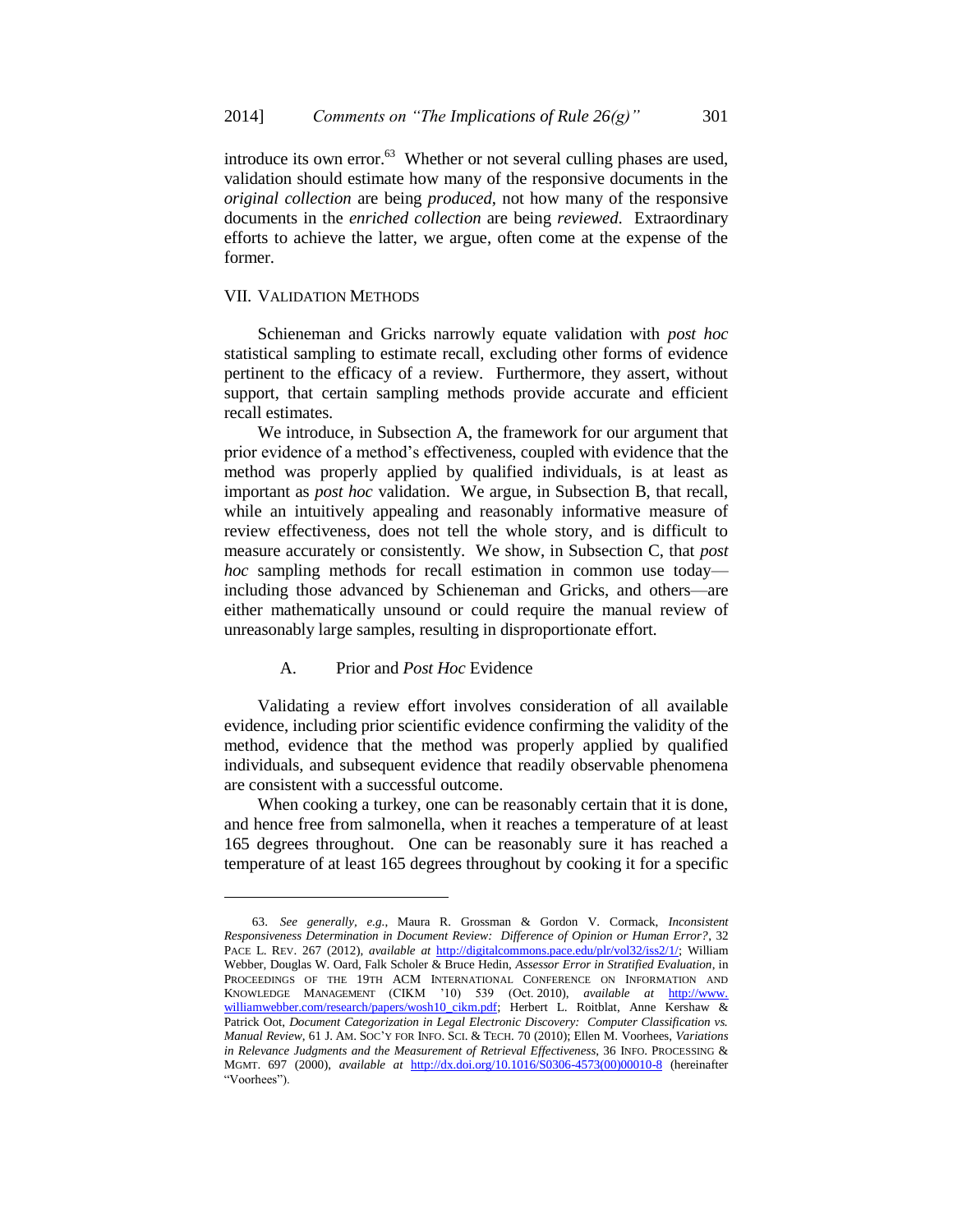amount of time, depending on the oven temperature, the weight of the turkey, and whether the turkey is initially frozen, refrigerated, or at room temperature. Alternatively, when one believes that the turkey is ready for consumption, one may probe the turkey with a thermometer at various places. Both of these approaches have been validated by biological, medical, and epidemiological evidence. Cooking a turkey requires adherence, by a competent cook, to a recipe that is known to work, while observing that tools like the oven, timer, and thermometer appear to behave properly, and that the appearance, aroma, and texture of the turkey turn out as expected. The totality of the evidence—vetting the method in advance, competently and diligently applying the method, and monitoring observable phenomena following the application of the method—supports the reasonable conclusion that dinner is ready.

## B. Recall Uncertainties

Recall can be an informative indicator of the completeness of a review effort, but it is difficult to measure properly and can be misleading. Scientific studies like TREC have expended vast resources far more than would be reasonable and proportionate in most matters measuring the recall of various information-retrieval approaches. Even so, the margins of error at the 95% confidence level, used at TREC 2009, and considered in the JOLT Study, ranged from  $\pm$ 5.7% to  $\pm$ 25.9%<sup>64</sup> larger than the maximum proposed by Schieneman and Gricks. For many matters, it is neither feasible nor necessary to expend the effort to estimate recall with a margin of error of  $\pm 5\%$ , at a 95% confidence level—the standard required for scientific publication.

Margins of error and confidence levels quantify only one source of uncertainty—random error, or uncertainty due to chance—in estimating recall and other statistics. A recall estimate, however, is meaningless without an unambiguous characterization of (i) the set of ESI over which the recall is calculated, and (ii) responsiveness. As noted in Section IV, collection enrichment reduces the set of documents subject to review, potentially yielding a higher and easier-to-calculate recall estimate that is not comparable to the recall estimate that would be obtained based on the original collection. At its core, collection enrichment to facilitate validation is itself an exercise in judgmental sampling from which, as Schieneman and Gricks acknowledge, $\frac{65}{65}$  no valid statistical inference can be drawn.

<sup>64.</sup> Hedin et al., *supra* note 21, at 17 Table 6 (Topics 201, 202, 203, and 207). The margins of error may be derived from the confidence intervals ("95% C.I.") shown in Table 6. For a method of computing somewhat smaller margins of error, *see* William Webber, *Approximate Recall Confidence Intervals*, 31 ACM TRANSACTIONS ON INFO. SYS. 1 (Jan. 2013), preprint *available at* <http://arxiv.org/pdf/1202.2880v1.pdf> (hereinafter "Webber").

<sup>65.</sup> Schieneman & Gricks, *supra* note 1, at 260 ("A method in which a sample of the document population is drawn, based at least in part on subjective factors, so as to include the 'most interesting' documents by some criterion; the sample resulting from such a method. *Unlike a*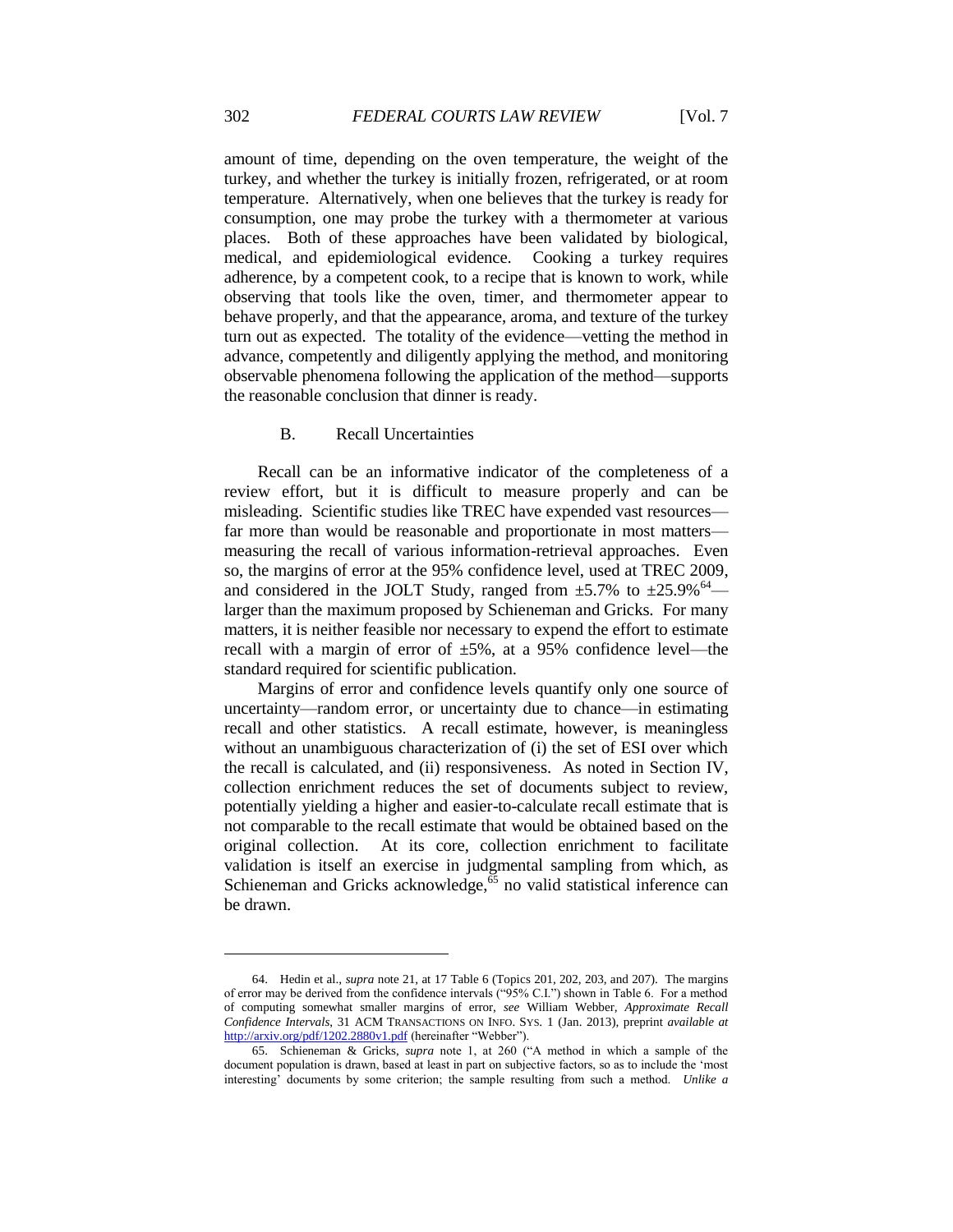To define any set, it is necessary to define what constitutes an element of the set. In the case of ESI, this choice can be surprisingly complicated and controversial. Are duplicate documents distinct elements of the set, or the same element? Are email messages and their attachments separate elements, or is a message with all of its attachments, one element? Even the TREC 2009 coordinators were unable to resolve the latter issue and reported two sets of substantially different recall estimates:

- 1. Message-level recall, in which each email message, with attachments, was considered to be a single element. For the efforts reported in the JOLT Study, message-level recall ranged from 67.3% to 86.5%, with an average of  $76.8\%$ ;<sup>66</sup>
- 2. Document-level recall, in which each email and its attachments were considered to be distinct elements. For the efforts reported in the JOLT Study, document-level recall ranged from 76.1% to 89.6%, with an average of  $84.1\%$ .<sup>67</sup>

Unfortunately, much commentary, many pleadings, and some opinions cite aspirational or measured recall values—70% or 75% typically citing the TREC 2009 *message-level* results for support, without specifying the set of ESI over which their own recall is calculated (often what appears to be *document-level* recall). This is an invalid comparison.

Defining responsiveness is equally problematic. While requests for production ("RFPs") are typically specified in writing, they are subject to interpretation, and reasonable, informed reviewers may disagree on their interpretation, or on how to apply that interpretation to determine whether or not any particular document is responsive. Even a single reviewer may make a different determination, under different circumstances, including his or her knowledge at the time of the determination, arguments or incentives to decide one way or the other, and human factors such as fatigue or distraction, which can result in clerical errors. Experts disagree surprisingly often with each other, and even with themselves. $68$ 

Uncertainty in determining responsiveness necessarily limits the ability to measure recall. This limitation can be profound. At TREC 2009, "pre-adjudication scores" (*i.e.*, metrics computed prior to

<sup>(</sup>footnote continued)

random sample, the statistical properties of a judgmental sample may not be extrapolated to the *entire population*." (emphasis in original) (quoting *TAR Glossary*, *supra* note 3, at 21)).

<sup>66.</sup> Hedin et al., *supra* note 21, at 17 Table 6 (Topics 201, 202, 203, and 207).

<sup>67.</sup> National Institute of Standards and Technology, *Per-Topic Scores: TREC 2009 Legal Track, Interactive Task*, in NIST SPECIAL PUBLICATION: SP 500-278, THE EIGHTEENTH TEXT RETRIEVAL CONFERENCE (TREC 2009) PROCEEDINGS, Appendix titled *Legal Interactive Run Results*, at 3, 4, 5, 6, 9 Tables 4, 8, 12, 16, 28 (Document-based, Post-Adjudication Scores for Topics 201, 202, 203, 204, and 207), *available at* [http://trec.nist.gov/pubs/trec18/appendices/app09int2.pdf.](http://trec.nist.gov/pubs/trec18/appendices/app09int2.pdf)

<sup>68.</sup> *See generally supra* note 63.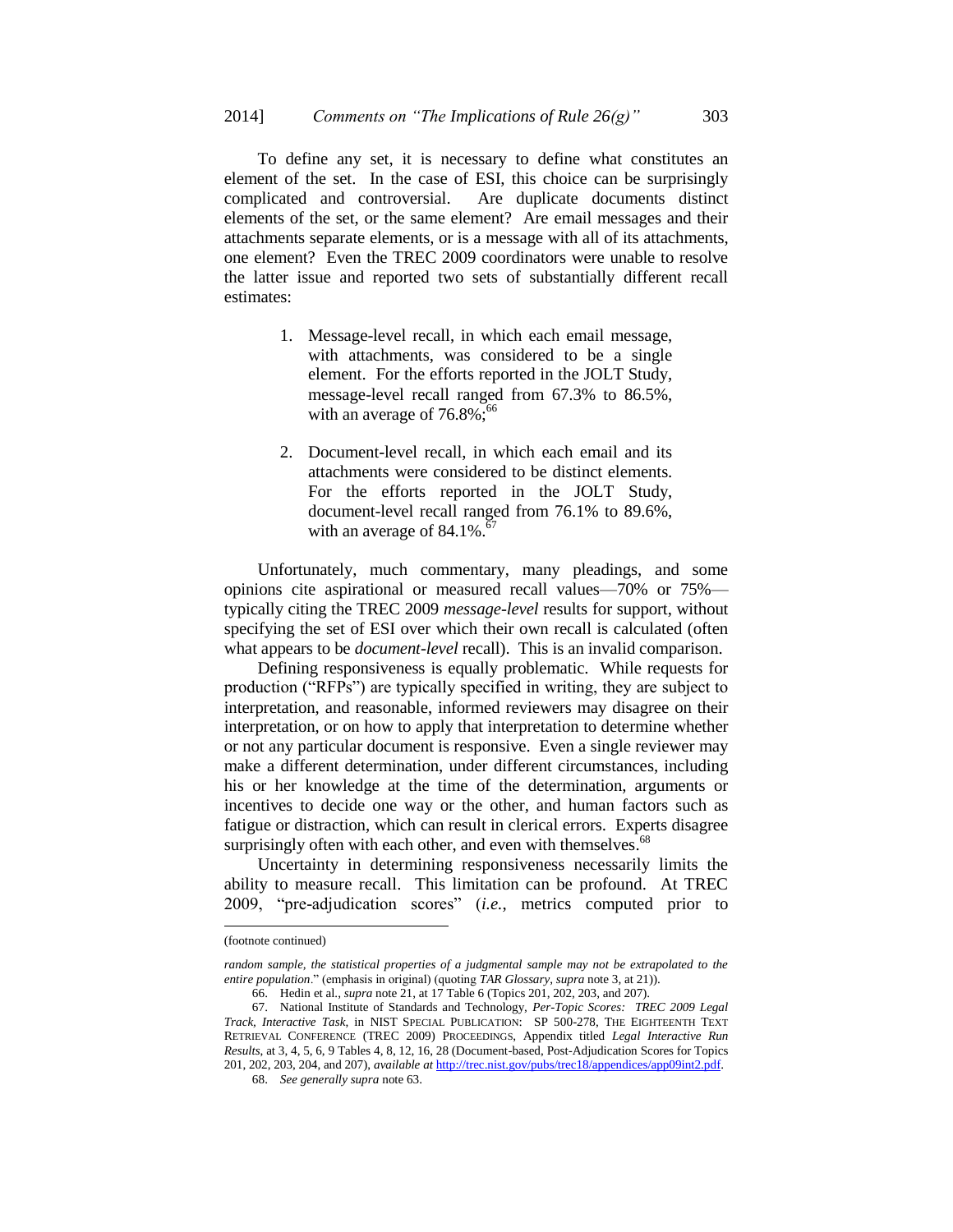undertaking the quality-assurance process), including recall, were determined using the coding of third-party reviewers (either law students or contract reviewers). The pre-adjudication message-level recall for the efforts reported in the JOLT Study ranged from 3.6% to 70.9%, with an average of  $24.3\%$ <sup>69</sup>—more than 50% lower than the official recall scores reported above after quality-assurance efforts. The official recall scores were achieved through the use of an extraordinary appeal and adjudication process used to correct coding errors by the third-party reviewers. The bottom line is that *inconsistencies in responsiveness determinations limit the ability to estimate recall*. Even a perfect review, performed by an expert—with a recall of 100%—is unlikely to achieve a measured recall of higher than 70%, if the final responsiveness assessment is made by a second, independent expert.<sup>70</sup> If the responsiveness assessment is made by an inexpert reviewer, chances are that the measured recall will be considerably lower, as evidenced by the TREC 2009 "pre-adjudication scores."

There is not necessarily a one-to-one correspondence between the definition of responsiveness and a single written RFP. Typically, a discovery request or subpoena will include at least several, and sometimes dozens, of RFPs. Often, a number of RFPs will seek similar subject matter from the same universe of ESI, and it would therefore be expedient to use a single, combined review (or a small number of combined reviews) to find documents responsive to all of these RFPs. As far as the review is concerned, a document is responsive if it is responsive to at least one of the RFPs. It is not obvious that a single recall estimate based on this amalgamated definition of responsiveness is a good indicator of the thoroughness of the review. Let us suppose that, in our hypothetical matter, the discovery request were to contain three RFPs ("RFP 1," "RFP 2," and "RFP 3"). Suppose further that, of the 10,000 responsive documents, 9,000 were responsive to RFP 1, 900 were responsive to RFP 2, and 100 were responsive to RFP 3. A reported recall of 70% might indicate that 6,300 documents responsive to RFP 1, 630 documents responsive to RFP 2, and 70 documents responsive to RFP 3, were found (*i.e.*, there is 70% recall on each RFP). A reported recall of 70% might equally well indicate that, by accident or design, 7,000 documents responsive to RFP 1, and none responsive to the other two RFPs, were found. In the latter case, "70% recall" presents as reasonable a clearly unreasonable result. We argue that, in order to be

<sup>69.</sup> National Institute of Standards and Technology, *supra* note 67, at 3, 4, 5, 6, 9 Tables 1, 5, 9, 13, 25 (Message-based, Pre-Adjudication Scores for Topics 201, 202, 203, 204, and 207).

<sup>70.</sup> Maura R. Grossman, Gordon V. Cormack, Bruce Hedin & Douglas W. Oard, *Overview of the TREC 2011 Legal Track*, in NIST SPECIAL PUBLICATION: SP 500-296, THE TWENTIETH TEXT RETRIEVAL CONFERENCE (TREC 2011) PROCEEDINGS, at 9 (2011), *available at* [http://trec.nist.gov/](http://trec.nist.gov/pubs/trec20/papers/LEGAL.OVERVIEW.2011.pdf) [pubs/trec20/papers/LEGAL.OVERVIEW.2011.pdf](http://trec.nist.gov/pubs/trec20/papers/LEGAL.OVERVIEW.2011.pdf) ("Somewhat higher recall may be achieved with more effort, but it is unclear whether improvements in recall measures above 70% are meaningful, given the inherent uncertainties arising from sampling and human assessment of responsiveness."); Voorhees, *supra* note 63, at 701 ("The scores for the two sets of secondary judgments imply a practical upper bound on retrieval system performance of 65% precision at 65% recall since that is the level at which humans agree with one another.").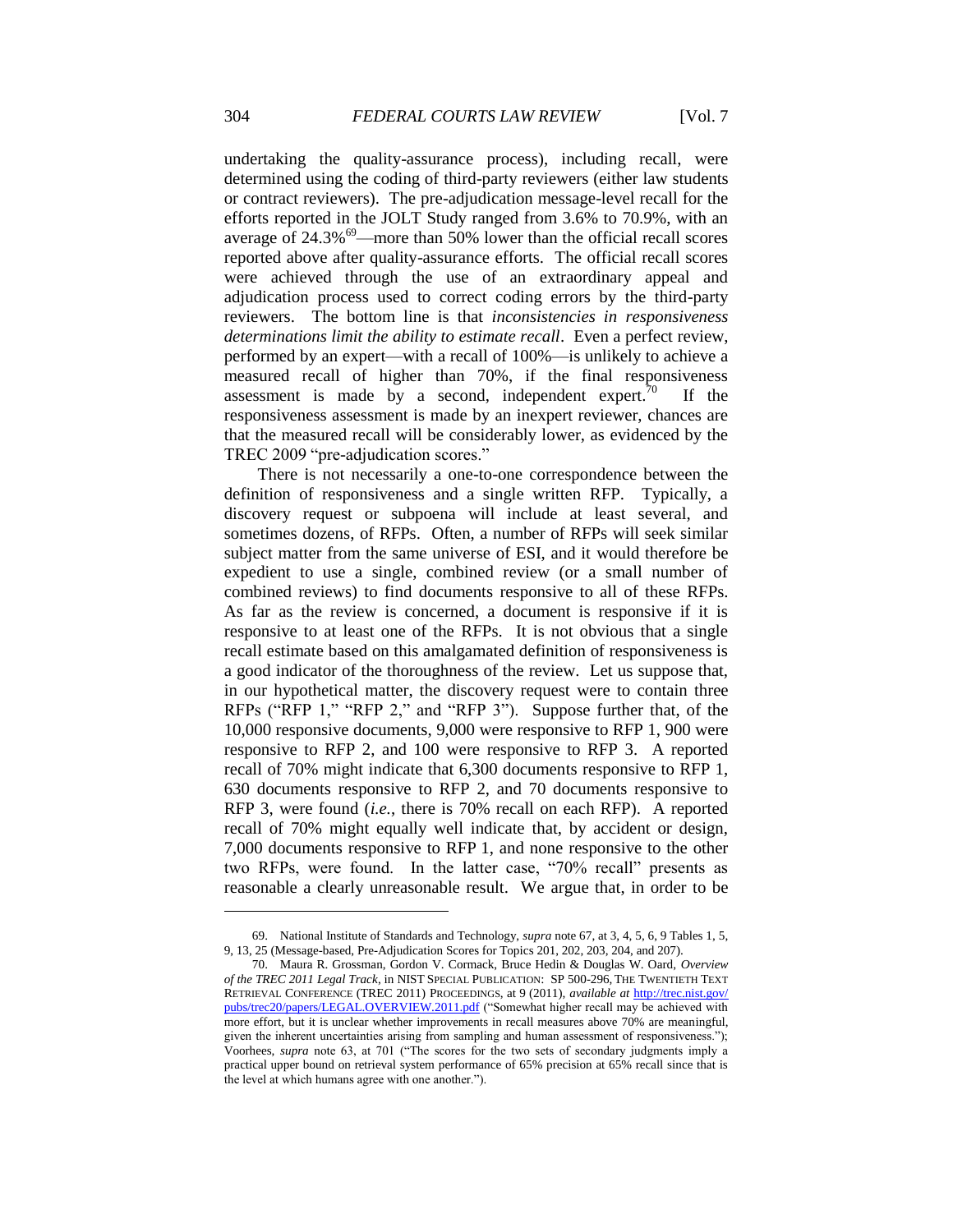considered reasonable, the review must be shown to find material responsive to *each* of the RFPs (assuming the collection contains documents responsive to each), which a single recall measure cannot do. On the other hand, separately estimating the recall for each individual RFP is likely to require disproportionate effort. Statistics cannot solve this problem, and therefore other approaches may be warranted.

By similar reasoning, we argue that, to be considered reasonable, a review should be shown to cover all aspects of responsiveness, even if each aspect is not explicitly specified in a separate RFP. For example, if the collection were to include email messages, PDFs, word-processing documents, and spreadsheets containing potentially responsive information, no one would question that the review should cover all of these file types. By the same token, if the RFP were to request documents reflecting "actions by any board member," the review should be performed to cover all board members. In general, a single recall estimate may mask the fact that some identifiable sub-population of documents has been searched inadequately, or missed entirely.

Recall further masks the issue that responsive documents differ in their importance in resolving the issues in dispute. If the information contained in the 30% of the responsive documents omitted by a review achieving 70% recall is largely duplicative or unimportant, the review is qualitatively superior to another with the same recall that omits a large amount of non-duplicative, important information.

Regardless of the recall estimate, it behooves the responding party to investigate whether the documents that are missed form an identifiable sub-population, or are non-duplicative and important. If so, the review should continue. On the other hand, if a review strategy has been shown in advance to be effective, is properly applied by qualified individuals to the matter at hand, and observable indicators are consistent with having adequately searched for all aspects of responsiveness and all identifiable sub-populations within the collection, then a less precise or less burdensome recall estimate that yields a result consistent with a reasonable search should be sufficient. Extraordinary efforts to estimate recall—at the standard required for scientific publication—are unwarranted and disproportionate in light of the totality of the evidence.

#### C. *Post Hoc* Recall Estimation Methods

Uncertainty in recall estimates arises from both random error (*i.e.*, chance), and also from inconsistency in relevance determinations. An estimate should minimize the overall uncertainty from both sources, for a given level of estimation effort. In the proportionality equation, effort to reduce uncertainty in estimation competes for resources with effort to improve the review process. It is therefore important to use an efficient estimation method, and to expend resources to measure recall only as necessary to satisfy the obligation of a reasonable inquiry under Rule  $26(g)$ . Indeed, there may be some situations where it is disproportionate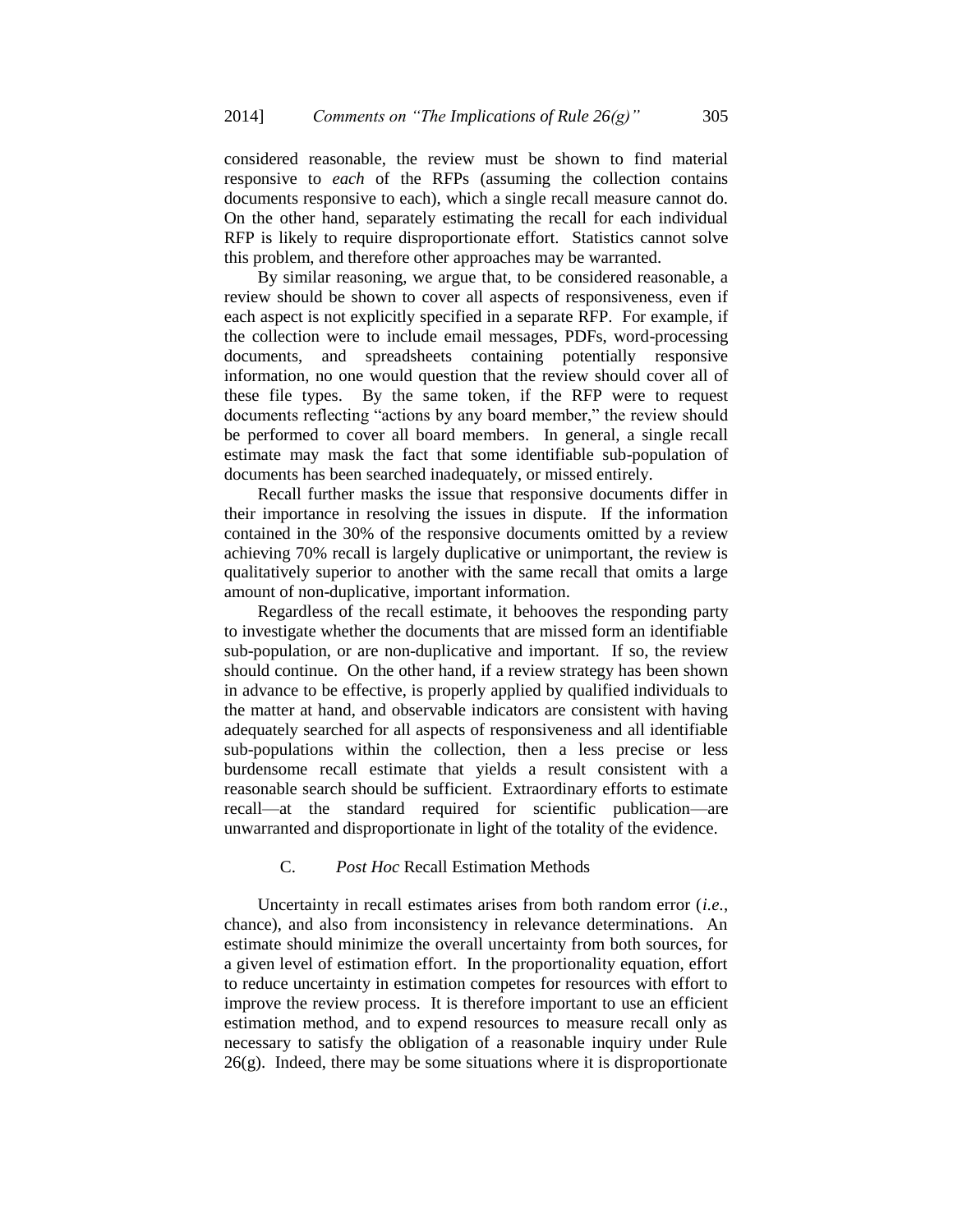to compute a statistical recall estimate at all, in light of the cost of sampling and the availability of other methods of validation.

A common way to estimate recall is by *post hoc* analysis, in much the same way that a thermometer is used to determine that a turkey is cooked before it is served. A number of TAR protocols apply statistical analyses repeatedly to track the progress of the review,  $\frac{1}{1}$  in much the same way that a thermometer can be used over and over to track the progress of cooking a turkey. Whether employed *post hoc*, or in an ongoing fashion to track progress, many of the estimation methods proposed or commonly in use today are either statistically unsound or, in our opinion, disproportionately burdensome.

Schieneman and Gricks discuss four statistical methods for computing *post hoc* recall estimates:<sup>72</sup> the "Direct Method," proposed by David D. Lewis on behalf of plaintiffs in the *Kleen Products* case,<sup>73</sup> and ordered by consent in the *In re Actos* case,<sup>74</sup> and three methods that estimate recall as the ratio of two separate statistical estimates (together, the "Ratio Methods"). The Direct Method, according to Schieneman and Gricks, may involve disproportionate effort, in light of their assertion that "there are alternative means of calculating recall that do not require such a significant effort<sup>"75</sup> (*i.e.*, the Ratio Methods). While we agree that employing the Direct Method will often entail disproportionate effort, we also argue that the purported advantages of the Ratio Methods are largely illusory, predicated as they are on unsound mathematics.

The Direct Method of estimating recall proceeds as follows. Documents are drawn repeatedly, at random, from the collection, and are reviewed for responsiveness until 385 responsive documents are identified. After—and only after—the 385 responsive documents have been identified, it is determined what percentage of the 385 documents had previously been identified as responsive by the TAR process, however defined. This percentage is the recall estimate, with a margin of error of  $\pm 5\%$ , and 95% confidence. The Direct Method is statistically

<sup>71.</sup> Repeated statistical estimates may involve drawing repeated samples (as discussed in Section III), or more commonly, drawing a sample at the outset (a "control set"), and repeating the statistical calculations using the control set as a sample. Problems with the use of repeated estimates to track progress, and to determine when recall is "adequate," are addressed elsewhere. *See*, *e.g.*, Mossaab Bagdouri, William Webber, David D. Lewis & Douglas W. Oard, *Toward Minimizing the Annotation Cost of Certified Text Classification*, in PROCEEDINGS OF THE 22ND ACM INTERNATIONAL CONFERENCE ON INFORMATION AND KNOWLEDGE MANAGEMENT (CIKM '13) 989 (Oct. 2013), *available at* [http://dl.acm.org/citation.cfm?doid=2505515.2505708;](http://dl.acm.org/citation.cfm?doid=2505515.2505708) William Webber, Mossaab Bagdouri, David D. Lewis & Douglas W. Oard, *Sequential Testing in Classifier Evaluation Yields Biased Estimates of Effectiveness*, in PROCEEDINGS OF THE 36TH INTERNATIONAL ACM SIGIR CONFERENCE ON RESEARCH AND DEVELOPMENT IN INFORMATION RETRIEVAL (SIGIR '13) 933 (July 2013), authors' version *available at* [http://terpconnect.umd.edu/~oard/pdf/](http://terpconnect.umd.edu/~oard/pdf/sigir13webber.pdf)  [sigir13webber.pdf.](http://terpconnect.umd.edu/~oard/pdf/sigir13webber.pdf)

<sup>72.</sup> Schieneman & Gricks, *supra* note 1, at 272–73.

<sup>73.</sup> Hr'g Tr. at 259–64, *Kleen Prods., LLC* v. *Packaging Corp. of Am.*, No. 10-C-5711 (N.D. Ill. Feb. 21, 2002).

<sup>74.</sup> Case Mgmt. Order: Protocol Relating to the Produc. of ESI, *In Re: Actos (Pioglitazone) Prods. Liab. Litig.*, MDL No. 6:11-md-2299 (W.D. La. July 27, 2012).

<sup>75.</sup> Schieneman & Gricks, *supra* note 1, at 273.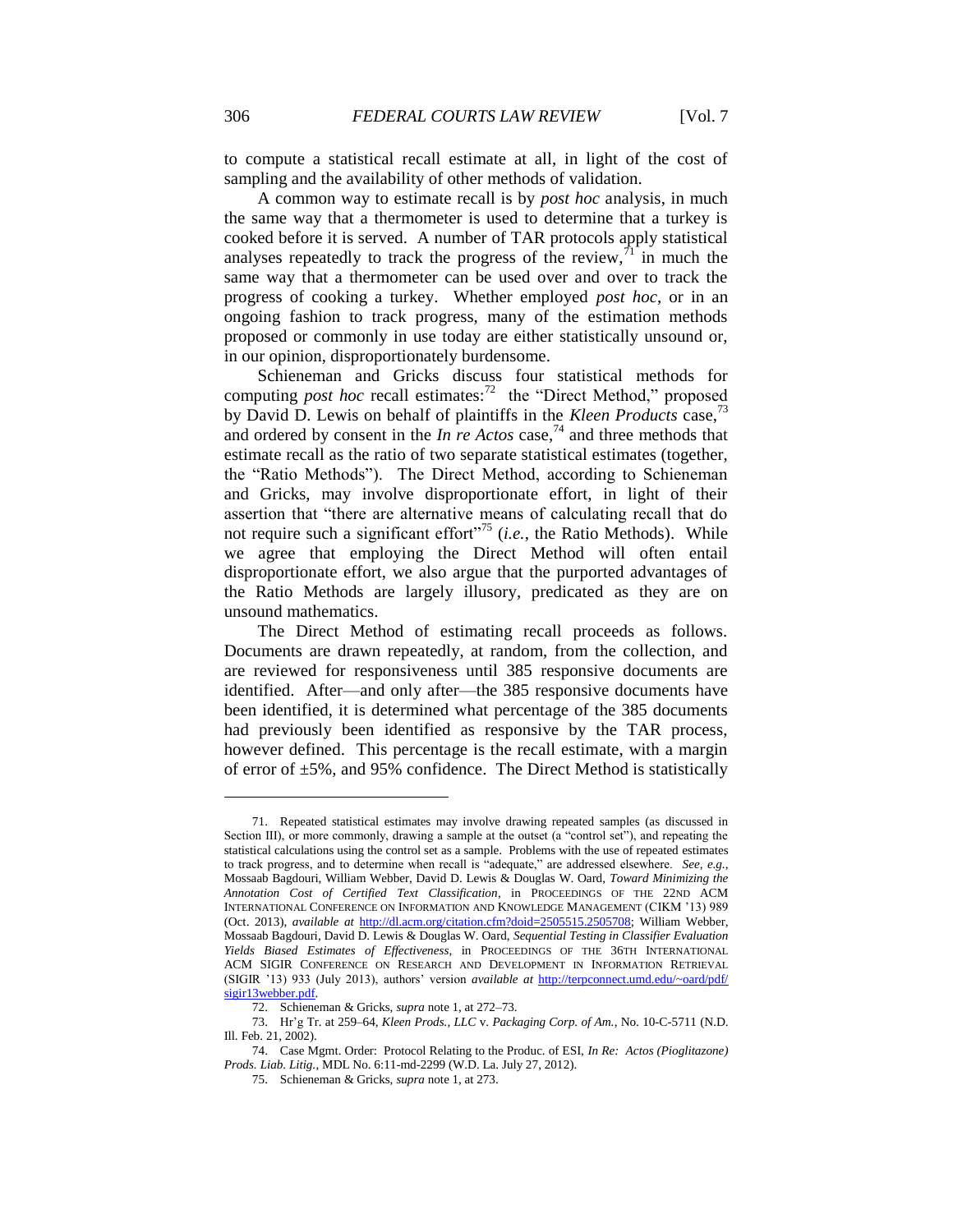sound, but is quite burdensome, especially when richness is low. In our hypothetical matter, it would be necessary to draw and manually review about 38,500 documents to calculate the recall estimate—nearly twice as much effort as would be involved in the entire end-to-end CAL process.<sup>76</sup> Were the richness lower—as it was for four of the review tasks considered in the JOLT Study—the burden would be even more onerous. In general, the Direct Method entails the manual review of 385/R documents, where R is the richness of the collection. For each of the two JOLT Study tasks for which richness was 0.3%, the Direct Method would require the review of 385/0.003=128,333 documents to compute the recall estimate. The evidence that would be educed from such an estimate is clearly not worth the candle.

Moreover, if the Direct Method were employed in our hypothetical matter, and were to yield a recall estimate of 75%, it would follow that 25% of the 385 documents—96 in total—would be responsive, but not identified by the TAR process. These documents would obviously need to be produced, but also examined to determine whether they contained non-duplicative, important information. The documents would likely represent a viable seed or training set for a supplemental TAR search. In contrast to sequential culling, the cumulative effect of sequential searching is beneficial. If the supplemental search—applied only to the documents not yet identified as responsive—had a recall of just 60%, it would find 1,500 of the 2,500 remaining responsive documents, for a total of 9,000 documents, or 90% overall recall.

Schieneman and Gricks assert that two Ratio Methods, a basic method (the "Basic Ratio Method") and the method employed in the *Global Aerospace* case<sup>77</sup> (the "*Global* Method"), achieve an acceptable recall estimate, with less sampling effort, than the Direct Method. Although dismissed by Schieneman and Gricks as "unnecessarily indirect,"<sup>78</sup> a third Ratio Method ("eRecall") has been advanced by Herbert L. Roitblat to address the same proportionality concerns.<sup>79</sup> The foundation for these assertions appears to be the following argument:

<sup>76.</sup> *See supra* p. 291 and note 26.

<sup>77.</sup> Letter from Gordon S. Woodward, Att'y for Landow Entities, to All Counsel, *Global Aerospace Inc.* v. *Landow Aviation, L.P.*, Consol. Case No. CL601040 (Va. Cir. Ct. Nov. 30, 2012) ("'esi' Sampling Report" on docket).

<sup>78.</sup> Schieneman & Gricks, *supra* note 1, at 272.

<sup>79.</sup> *Measurement in eDiscovery*, *supra* note 15, at 7–10 ("In order to find 400 responsive documents at 10% Richness or Prevalence, we would have to sample approximately 4,000 documents, randomly chosen from the collection as a whole, without regard to whether they were predicted to be responsive or not (10% of 4,000 is 400). That's a lot of work, and it may be more than the number of documents needed to train the process in the first place (if we are using predictive coding).

If Prevalence is lower, if only a small percentage of documents is actually responsive, measuring Recall directly can be even more costly, because a still large sample of random documents would have to be examined. Calculating Recall directly can be done, but it takes a very substantial amount of work just to find the responsive documents to measure. . . .

Fortunately, there are other ways to assess whether we conducted a reasonable inquiry with far less effort.").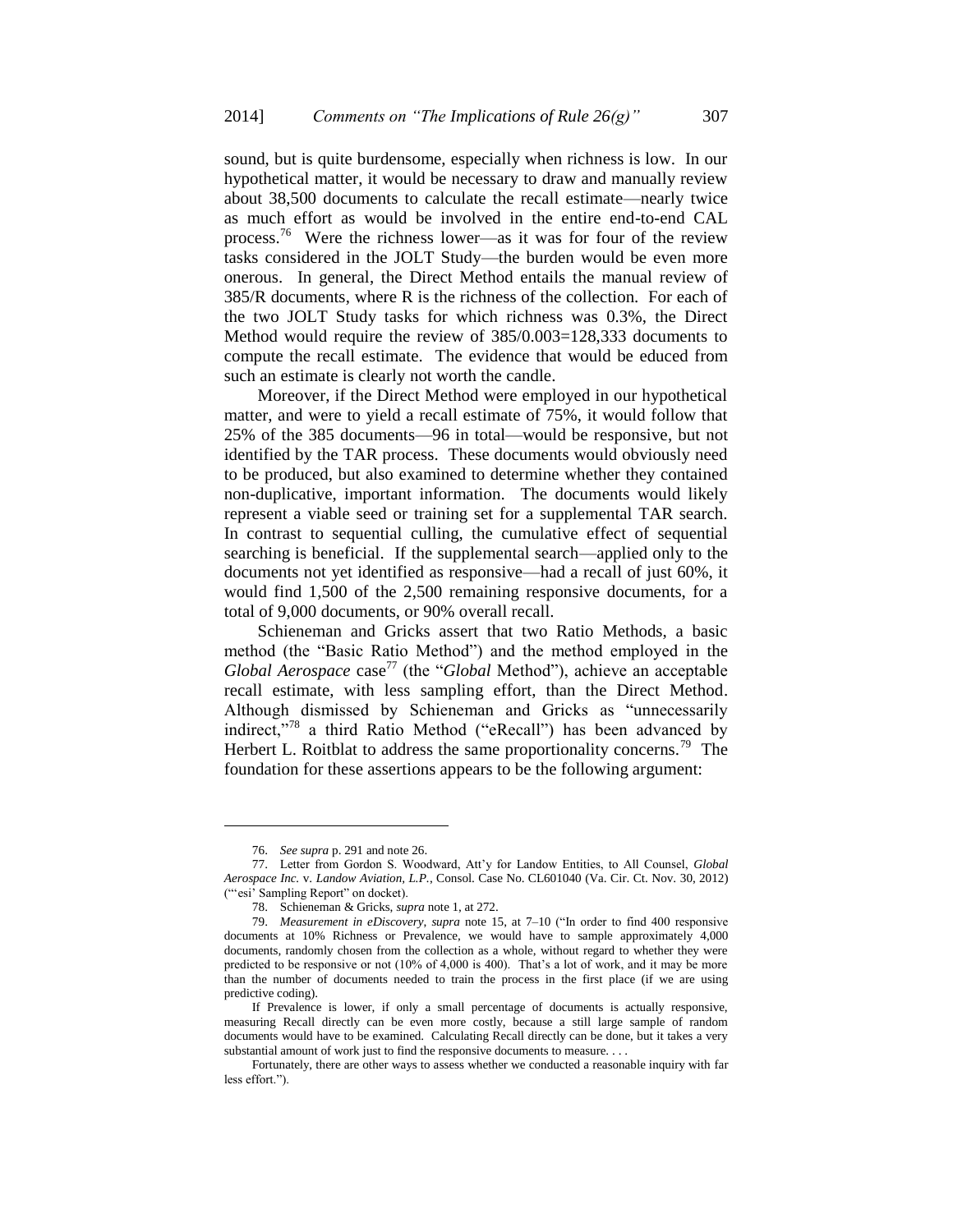*The Ratio Method Fallacy*: A sample of size 385 yields a margin of error of  $\pm 5\%$ , with 95% confidence. Therefore, if we use a sample of size 385 to estimate the number of responsive documents in the *production*, and another sample of size 385 to estimate the number of responsive documents in the *collection*, the ratio of these two estimates is a valid recall estimate with a margin of error of ±5%, and a confidence level of 95%.

This argument is specious. The Ratio Methods differ from one another only in how they estimate the number of responsive documents in the production, and the number of responsive documents in the collection, prior to dividing the former by the latter to yield an estimate of recall. The Basic Ratio Method samples the *production* and the *collection*; <sup>80</sup> the *Global* Method samples the *production* and the *null set*; <sup>81</sup> while eRecall samples the *null set* and the *collection*. 82

In each case, the sample estimates are combined using simple algebra to form an estimate of recall. However, in each case, the algebra yields a biased $^{83}$  point estimate, with a margin of error dramatically larger than  $\pm 5\%$  and/or a confidence level dramatically lower than 95%.

While the correct calculations are complex,  $84$  it is a straightforward matter to demonstrate that the calculations underlying *The Ratio Method Fallacy* are incorrect. From the definitions of point estimate,<sup>85</sup> margin of error,<sup>86</sup> and confidence level,<sup>87</sup> we know that if the sampling is repeated a large number of times, the average of an unbiased point estimate of recall should approach the true value, and the point estimate should be within  $\pm$ 5% of the true value, 95% of the time. To validate each estimation method, we simulated its application 100,000 times to our hypothetical production set known to have a recall of 75%. If valid, the estimation

<sup>80.</sup> Schieneman and Gricks, *supra* note 1, at 273.

<sup>81.</sup> *Id.* The "Null Set" is defined as "The set of Documents that are not returned by a search process, or that are identified as Not Relevant by a review process." *TAR Glossary*, *supra* note 3, at  $25$ 

<sup>82.</sup> *Measurement in eDiscovery*, *supra* note 15, at 7–10. *See also* Herbert L. Roitblat, *A Tutorial on Sampling in Predictive Coding* (OrcaTec LLC 2013), at 3, *available at* [http://orcatec.com/2013/10/07/a-tutorial-on-sampling-in-predictive-coding/.](http://orcatec.com/2013/10/07/a-tutorial-on-sampling-in-predictive-coding/)

<sup>83.</sup> A statistic is biased if the long-term average of the statistic is not equal to the parameter it is estimating. A biased estimation method, when repeated a large number of times, will yield an estimate that is, on average, higher or lower than the true value. In contrast, an unbiased estimation method, if repeated a large number of times, will, on average, be indistinguishable from the true value. *See* MICHAEL O. FINKELSTEIN & BRUCE LEVIN, STATISTICS FOR LAWYERS 3 (2d ed. 2001) ("An estimate[e] is said to be unbiased if its average over all possible random samples equals the population parameter no matter what that value may be.").

<sup>84.</sup> *See generally* Webber, *supra* note 64.

<sup>85.</sup> "Point Estimate" is defined as "The most likely value for a Population characteristic. When combined with a Margin of Error (or Confidence Interval) and a Confidence Level, it reflects a Statistical Estimate." *TAR Glossary*, *supra* note 3, at 25.

<sup>86.</sup> "Margin of Error" is defined as "The maximum amount by which a Point Estimate might likely deviate from the true value, typically expressed as 'plus or minus' a percentage, with a particular Confidence Level." *Id*. at 22.

<sup>87.</sup> "Confidence Level" is defined as "[T]he chance that a Confidence Interval derived from a Random Sample will include the true value." *Id*. at 12.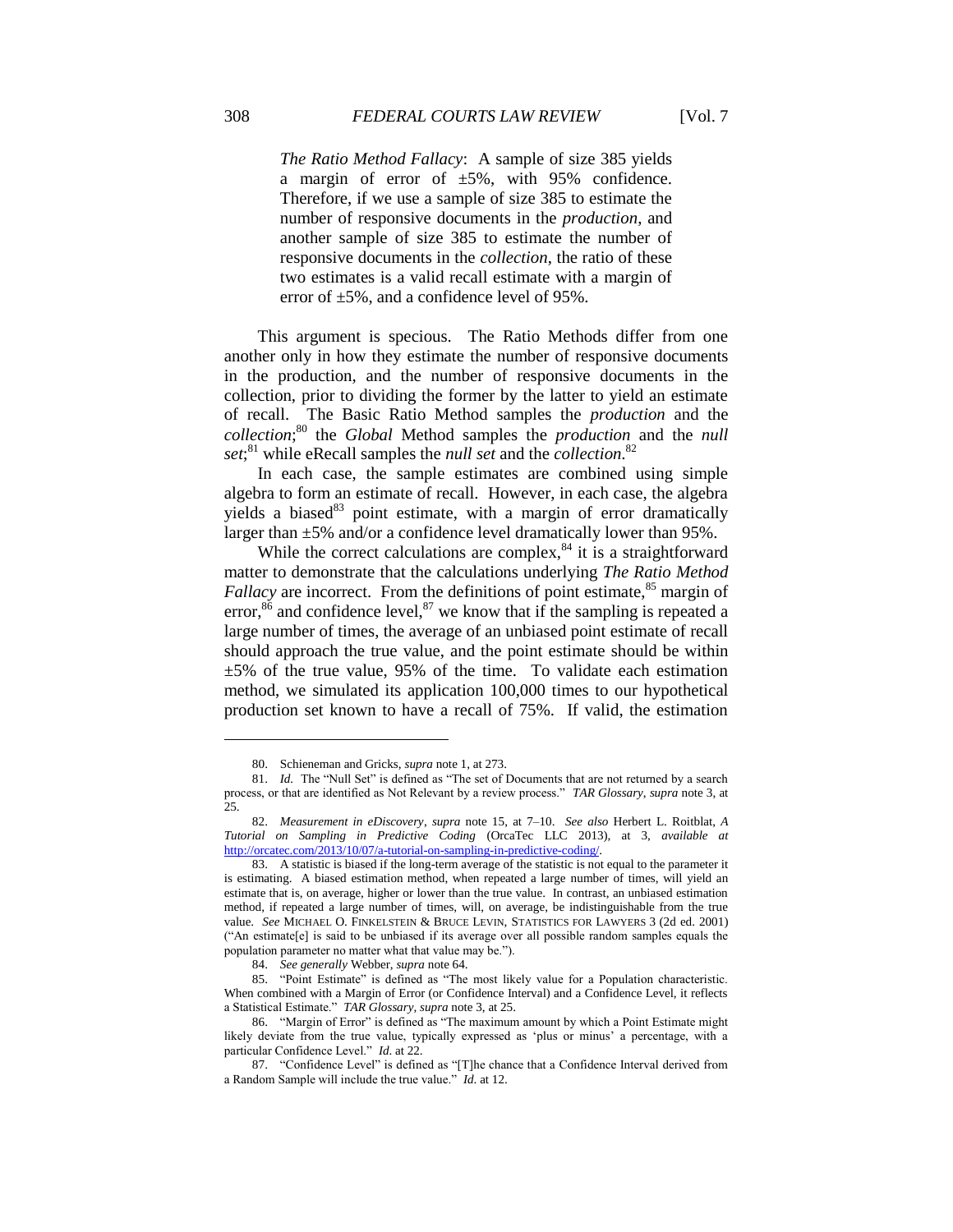method should yield point estimates of recall whose average is nearly indistinguishable from  $75\%$ ,<sup>88</sup> of which 95% fall between 70% and 80% (*i.e.*, within the margin of error of  $\pm 5\%$ ). Moreover, if the point estimate were unbiased, and the margin of error were  $\pm 5\%$  as claimed, the 2.5th percentile of the estimates should be 70%, while the 97.5th percentile should be 80%. In other words, 2.5% of the time, the estimate should fall below 70%, and 2.5% of the time it should fall above 80%.

As seen in Tables 2 and 3, the Direct Method yields an unbiased estimate, with more than 95% of the estimates falling within the predicted margin of error. The 2.5th and 97.5th percentiles are close to the predicted values. In short, the Direct Method is statistically sound, yielding an unbiased point estimate and a margin of error slightly better than claimed.

The Ratio Methods, on the other hand, yield biased estimates with margins of error vastly larger than claimed. The Basic Ratio Method and the *Global* Method overestimate—while eRecall underestimates—the true recall value, especially, but not exclusively, when prevalence is low. None of the Ratio Methods provides recall estimates that fall within the required margin of error anywhere near 95% of the time. None of the Ratio Methods has 2.5th and 97.5th percentiles anywhere near 70% and 80%, respectively. In short, the appeal of less sampling effort<sup>89</sup> is belied by the fact that the estimates are unsound. On the other hand, the Direct Method, while mathematically sound, entails *much* larger samples, especially for low prevalence. In short, there is no free lunch.

| <b>Method</b>                                                                   | <b>Sample Size</b><br><b>Required for</b><br>Computation<br>of Recall | Average<br>(Should Be<br>75% | % Within<br>$\pm 5\%$<br>(Should Be<br>95% | 2.5 <sub>th</sub><br>Percentile<br>(Should Be<br><b>70%)</b> | 97.5th<br>Percentile<br>(Should Be<br>$80\%$ |
|---------------------------------------------------------------------------------|-----------------------------------------------------------------------|------------------------------|--------------------------------------------|--------------------------------------------------------------|----------------------------------------------|
| <b>Direct</b>                                                                   | 38,500                                                                | 75.0%                        | 97.5%                                      | 70.6%                                                        | 79.2%                                        |
| <b>Basic Ratio</b>                                                              | 770                                                                   | 83.4%                        | 17.4%                                      | 35.7%                                                        | 100.0%                                       |
| Global                                                                          | 770                                                                   | 79.4%                        | 36.7%                                      | 48.5%                                                        | 100.0%                                       |
| eRecall                                                                         | 770                                                                   | 69.3%                        | 8.9%                                       | $0.0\%$                                                      | 100.0%                                       |
| Simulated recall estimates for a hypothetical review effort with a known recall |                                                                       |                              |                                            |                                                              |                                              |

**Table 2: Recall Estimation Validity Results— 1% Collection Richness**

of 75%, a known precision of 83.3%, and a known prevalence of 1%.

<sup>88.</sup> STEVEN K. THOMPSON, SAMPLING, 34 (3d ed. 2012) ("One can assess the bias or expected error by looking at the difference between the average value of the estimator over all the samples and the true test population characteristic.").

<sup>89.</sup> Schieneman & Gricks, *supra* note 1, at 273.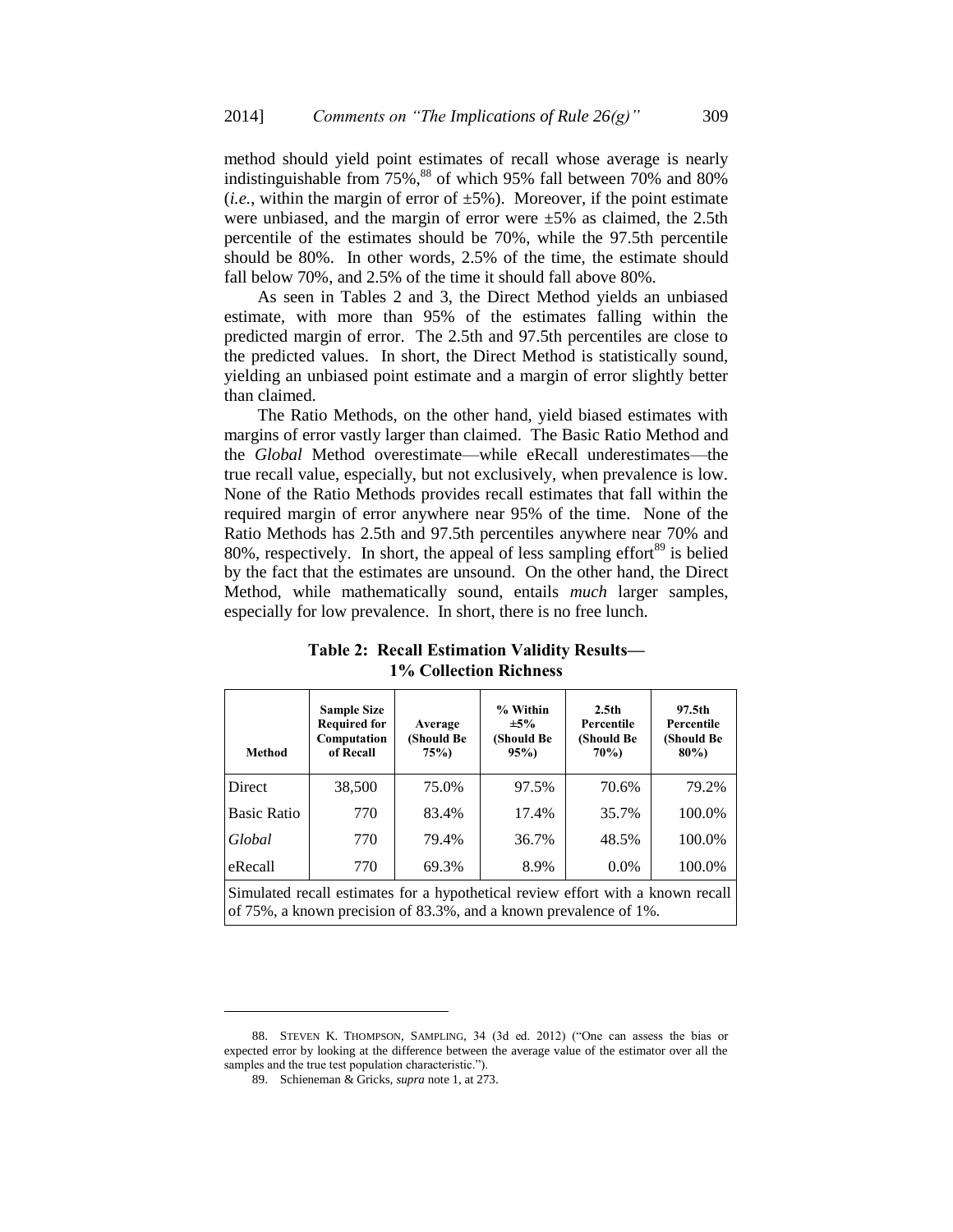| Method                                                                                                                                                | <b>Sample Size</b><br><b>Required for</b><br>Computation<br>of Recall | Average<br>(Should Be<br>75% | % Within<br>$\pm 5\%$<br>(Should Be<br>95% | 2.5 <sub>th</sub><br>Percentile<br>(Should Be<br>$70\%)$ | 97.5th<br>Percentile<br>(Should Be<br>$80\%$ |
|-------------------------------------------------------------------------------------------------------------------------------------------------------|-----------------------------------------------------------------------|------------------------------|--------------------------------------------|----------------------------------------------------------|----------------------------------------------|
| <b>Direct</b>                                                                                                                                         | 3,850                                                                 | 75.0%                        | 97.5%                                      | 70.6%                                                    | 79.2%                                        |
| <b>Basic Ratio</b>                                                                                                                                    | 770                                                                   | 76.5%                        | 33.7%                                      | 56.8%                                                    | 100.0%                                       |
| Global                                                                                                                                                | 770                                                                   | 75.4%                        | 61.5%                                      | 64.6%                                                    | 86.6%                                        |
| eRecall                                                                                                                                               | 770                                                                   | 74.4%                        | 43.4%                                      | 54.7%                                                    | 88.9%                                        |
| Simulated recall estimates for a hypothetical review effort with a known recall<br>of 75%, a known precision of 83.3%, and a known prevalence of 10%. |                                                                       |                              |                                            |                                                          |                                              |

## **Table 3: Recall Estimation Validity Results— 10% Collection Richness**

The above examples serve to illustrate that there is no shortcut to achieving a scientific-publication-quality estimate of recall, a standard that may not be necessary or appropriate for the typical TAR review. The bottom line is that better recall estimates require more work; work that may be disproportionate to the contribution of the estimate for validation purposes. The Ratio Methods—the *Global* Method, in particular—can be adjusted to calculate an unbiased point estimate, with an appropriate confidence interval, $90$  at the expense of requiring sample sizes comparable to those of the Direct Method.

It bears repeating that, regardless of sample size or sampling regimen, inconsistency in human assessment of responsiveness can result in substantial error in recall estimates, as illustrated in Subsection B. Sample-based estimation depends on human review of the sample, and even an expert reviewer will be fallible, resulting in estimation error.<sup>91</sup> With perhaps disproportionate effort, this source of estimation error can be reduced, but not eliminated; for example, by using a committee of experts to review the sample. With additional effort, statistical estimation error may likewise be reduced by increasing sample size indefinitely. The bottom line is that efforts to reduce one kind of error come at the expense of efforts to reduce the other, and, in any event, validation efforts compete for resources that might otherwise be used to conduct a better review.

# VIII. A WAY FORWARD: COMBINING PRIOR AND *POST HOC* EVALUATION

We are unconvinced that extraordinary efforts to conduct *post hoc* recall estimates are justified for the purpose of validating a single review, for the same reason that it is not necessary to use a laboratory-quality

<sup>90.</sup> *See generally* Webber, *supra* note 64.

<sup>91.</sup> *See supra* note 70. *See also generally supra* note 63.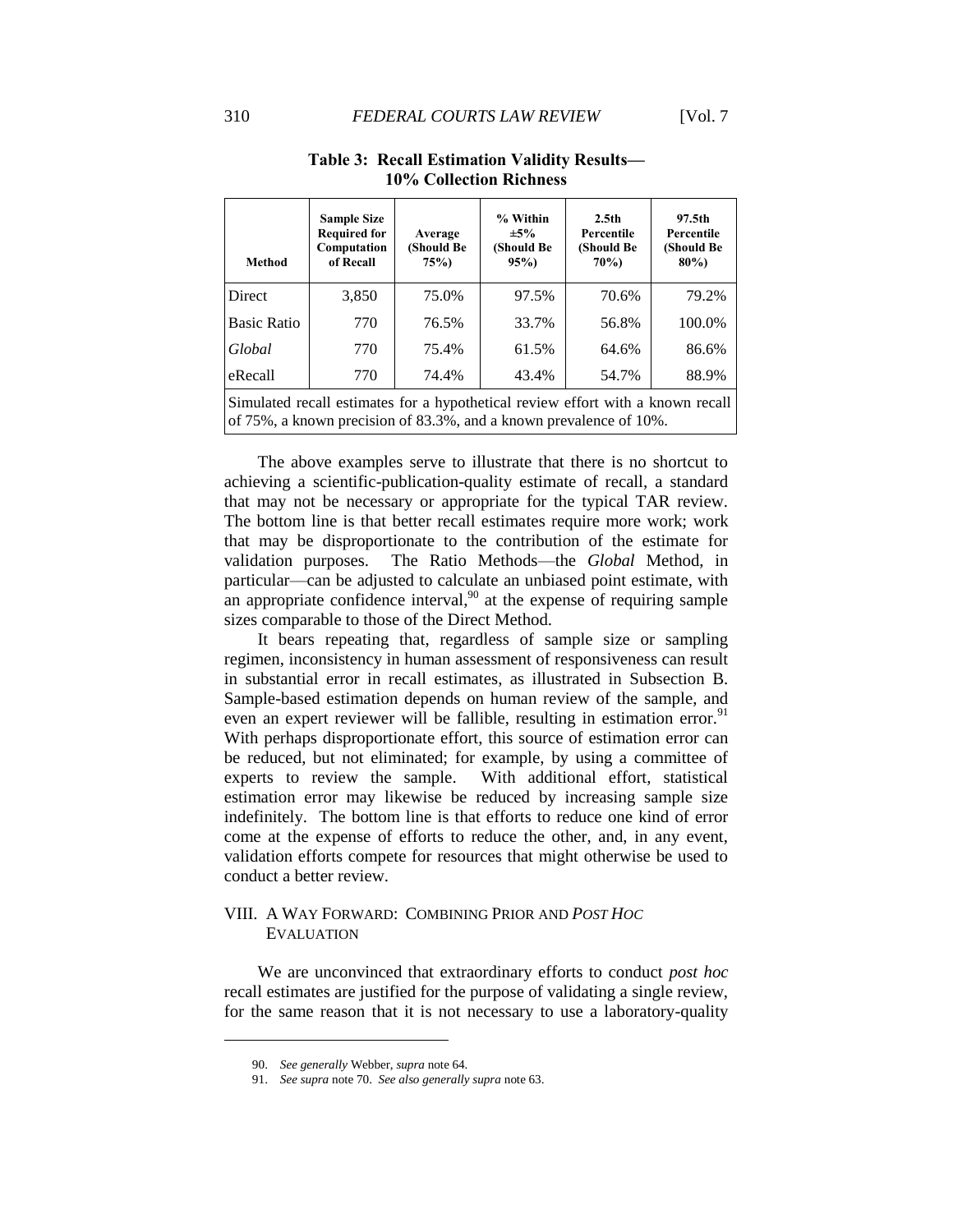thermometer—or indeed any thermometer at all—to ensure with reasonable certainty that a turkey is cooked. We believe that effort spent in advance to scientifically validate the TAR method, ongoing oversight to ensure the method is properly applied by qualified individuals, and proportionate *post hoc* testing, would provide more confidence in the review effort than Herculean *post hoc* sampling efforts on a per-matter basis. In so arguing, we consider the factors summarized in the syllabus of the *Daubert* case:<sup>92</sup>

> Faced with a proffer of expert scientific testimony under Rule 702, the trial judge, pursuant to Rule 104(a), must make a preliminary assessment of whether the testimony's underlying reasoning or methodology is scientifically valid and properly can be applied to the facts at issue. Many considerations will bear on the inquiry, including whether the theory or technique in question can be (and has been) tested, whether it has been subjected to peer review and publication, its known or potential error rate, and the existence and maintenance of standards controlling its operation, and whether it has attracted widespread acceptance within a relevant scientific community. The inquiry is a flexible one, and its focus must be solely on principles and methodology, not on the conclusions that they generate.

To be clear, we do not suggest that a formal *Daubert* hearing is necessary or appropriate in evaluating individual TAR efforts; the admissibility of expert testimony at trial and the adequacy of production present different objectives and standards.<sup>93</sup> Nevertheless, both share the common concern of assessing whether a method of inquiry is reasonable, valid, and properly applied. Accordingly, even if not dispositive, the *Daubert* factors may be instructive in the TAR context. Notably, the *Daubert* test focuses on *a priori* validation—establishing, through accepted scientific standards, the applicability of the method to the task at hand, its potential error rate, and standards controlling its operation. Therefore, TAR tools and methods should be pre-established as valid in their own right, not re-established *de novo* for each and every matter. *Daubert* further emphasizes flexibility, which we interpret to mean that *all available evidence* should be considered in validating a TAR method

<sup>92.</sup> *Daubert* v. *Merrell Dow Pharm., Inc.*, 509 U.S. 579, 580 (1993).

<sup>93.</sup> *See Da Silva Moore* v. *Publicis Groupe*, 287 F.R.D. 182, 189 (S.D.N.Y. 2012) ("[Federal Rule of Evidence] 702 and *Daubert* simply are not applicable to how documents are searched for and found in discovery."); *but see* David J. Waxse & Brenda Yoakum-Kriz, *Experts on Computer-Assisted Review: Why Federal Rule of Evidence 702 Should Apply to Their Use*, 52 Washburn L.J. 207, 223 (Spring 2013), *available at* [http://contentdm.washburnlaw.edu/cdm/ref/collection/](http://contentdm.washburnlaw.edu/cdm/ref/collection/wlj/id/6195) [wlj/id/6195](http://contentdm.washburnlaw.edu/cdm/ref/collection/wlj/id/6195) ("Rule 702 and the *Daubert* standard should be applied to experts with technical expertise or knowledge pertinent to a party's ESI search and review methodologies and who provide the court with evidence on discovery disputes involving these methods.").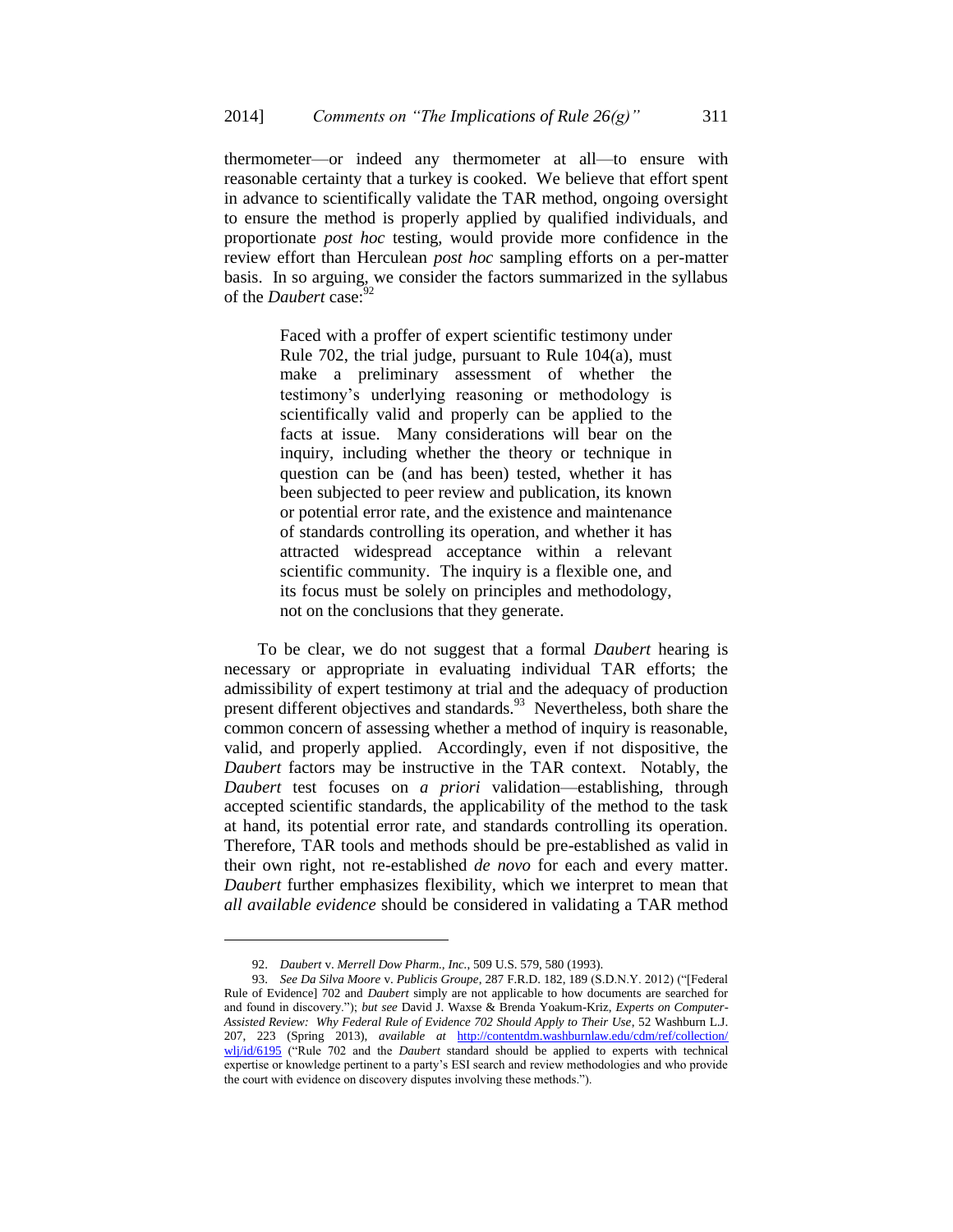and its application to any particular review—not just a single bright-line test such as recall.

Notwithstanding the caveats expressed above with regard to recall or any statistical measure—as the sole gauge of success, recall can be estimated prior to any particular review effort, based on the results of previous efforts. For example, the CAL method examined in the JOLT Study achieved document-level recall point estimates of 84.3%, 84.4%, 86.0%, and 89.6% on the four TREC 2009 review tasks to which it was applied.<sup>94</sup> Applying the t-distribution<sup>95</sup> to these estimates yields a 95% confidence interval of 82.1% to 90.0%, meaning that, if the same method were applied with equal diligence to a fifth review task, we would expect with 95% confidence to achieve, on average, a true recall between 82.1% and 90.0%. In other words, *a priori* statistical evaluation of the method on four tasks can yield as high a confidence level in estimating the result of a fifth task, as can *post hoc* evaluation of the fifth task alone. In addition, a recall point estimate computed at the end of a review—even one with a high margin of error—augments confidence, not only in the particular result, but in future results. Once a sufficient *a priori* confidence level has been established, it should be sufficient to ensure that the method is properly applied by qualified individuals, and that readily observable evidence—both statistical and non-statistical—is consistent with the proper functioning of the method.

We do not claim that the use of CAL, prior scientific validation of the TAR method, competence and oversight in its application, and proportionate *post hoc* sampling are the only ways forward, but we are unaware of any approaches that work better, either for TAR or for validation. There is much more to be learned about the application and validation of TAR, and, we argue, the legal industry would be better served by researching, developing, and implementing improvements in TAR, than by expending heroic efforts—under the guise of compliance with Rule 26(g)—to validate individual TAR efforts through the application of statistical methods that are either mathematically unsound, or so disproportionate that they create disincentives to use TAR, and threaten to eradicate the savings afforded by its use.

## IX. CONCLUSION

l

Any effort to codify what is reasonable—under Rule 26(g) or otherwise—is necessarily limited by the difficulty of anticipating the unintended consequences of such prescriptions. We have illustrated a number of circumstances in which an obligation to follow the practices dictated by Schieneman and Gricks would preclude the use of perfectly reasonable—indeed superior—TAR methods and validation strategies.

<sup>94.</sup> *See supra* note 67. *See also* Cormack & Mojdeh, *supra* note 10, at 8 Table 5.

<sup>95.</sup> STEFAN BÜTTCHER, CHARLES L. A. CLARKE & GORDON V. CORMACK, INFORMATION RETRIEVAL: IMPLEMENTING AND EVALUATING SEARCH ENGINES 423 (2010).